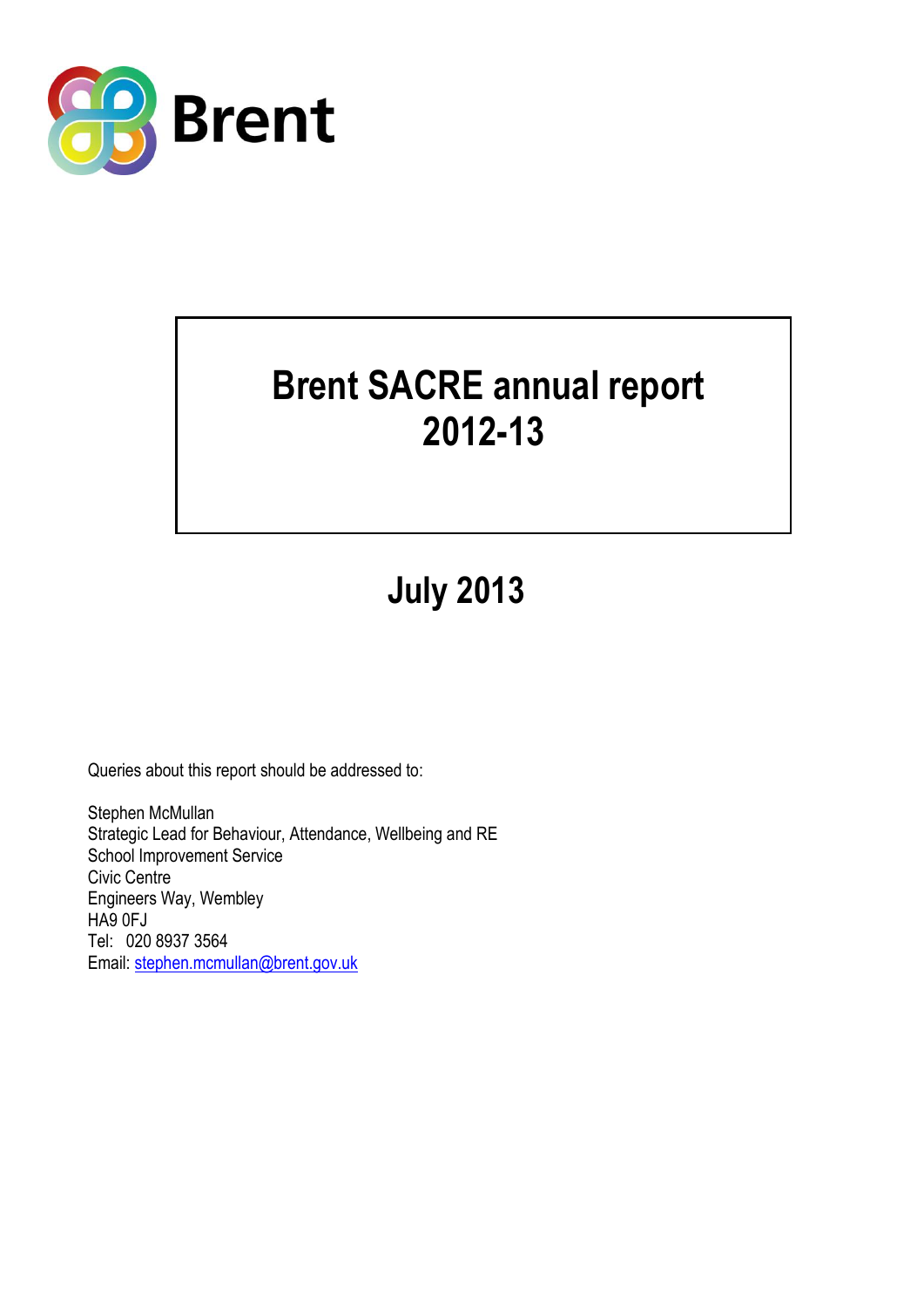# **Foreword** *by Josh Kutchinsky, Chair of SACRE*

Schools provide young people with a safe place from which to explore and better understand their world. Europe-wide there is a small but significant increase in intolerance, divisive populism and, with austerity and unemployment, a greater sense of insecurity. With a good education people are better equipped to flourish in an age of uncertainty. Knowledge is a bulwark against unreason. Teachers as educators, guides and mentors are essential for providing the tools with which a new generation can carve out a viable future.

Brent SACRE has always given advice based on an ethos of inclusion and harmony. For example it has always welcomed a wide representation of other faiths and denominations to sit alongside representatives from the Church of England. It has also always included a humanist among its members. Most SACREs have humanist representation but not all. Some have them as full members but many do not. Inclusiveness often reflects the attitude of SACREs to both collective worship and RE. Inclusiveness also demands that SACRE makes a greater effort to fill some of the vacancies that have arisen and also to consider whether we need to widen representation.

Last year the new [RE Subject Framework](http://resubjectreview.recouncil.org.uk/media/file/RE_Review.pdf) was launched. You may recall that RE had not been included in the Government's national curriculum review and so the Religious Education Council decided to run a parallel process. The Framework is intended to be a successor to the 2004 non-statutory National Framework, upon which many agreed syllabuses are based. Michael Gove, Minister of Education, wrote in his forward to this latest Framework:

'All children need to acquire core knowledge and understanding of the beliefs and practices of the religions and worldviews which not only shape their history and culture but which guide their own development…This RE curriculum framework and the RE Review of which is part provides for such a model. It has the endorsement of a very wide range of professional organisations and bodies representing faiths and other worldviews. I hope the document will be useful to all those seeking to provide RE of the highest quality for young people in our schools.'

The words of Michael Gove (and of the review) echo the spirit of the current Brent Syllabus which was first agreed in 2002. Uncertainties in government policy and the rise in the number of schools which are not under local authority control have given SACRE pause for thought. We know that our current syllabus on its own cannot provide schools with all that is required in order to deliver good RE. Financial constraints also play a part in a certain reticence by the Agreed Syllabus Conference (ASC) to launch into a full revision of our syllabus when what is really needed are more subject resources and more support for the teachers in our schools. We must continue to press for adequate funding for the necessary support for the teachers of RE.

Can SACRE rise to the challenge of keeping itself informed of how RE and collective worship take place in Brent Schools? For some time now we have been heavily reliant on our RE Consultant, Lesley Prior, providing us with her insights. Lesley also conducts in-service training for RE teachers and has provided oneto one support. SACRE is mindful that this is very much dependent on finance from the local authority. Brent SACRE and the LA is indeed most fortunate to have access to the expert knowledge and experience of two leading RE professionals.

The Brent Model Approach to Collective Worship provides the basis for an inclusive period of meaningful reflection for the whole school community. Our approach has been widely admired and continues to be a model for others. In the last year SACRE has maintained the advice that all local authority maintained and voluntary controlled schools should seek a determination to allow our inclusive approach to be followed. Renewal of these determinations is one of the tasks that we continue to diligently perform. I am sure that we could do more in working with schools to help them with their provision of collective worship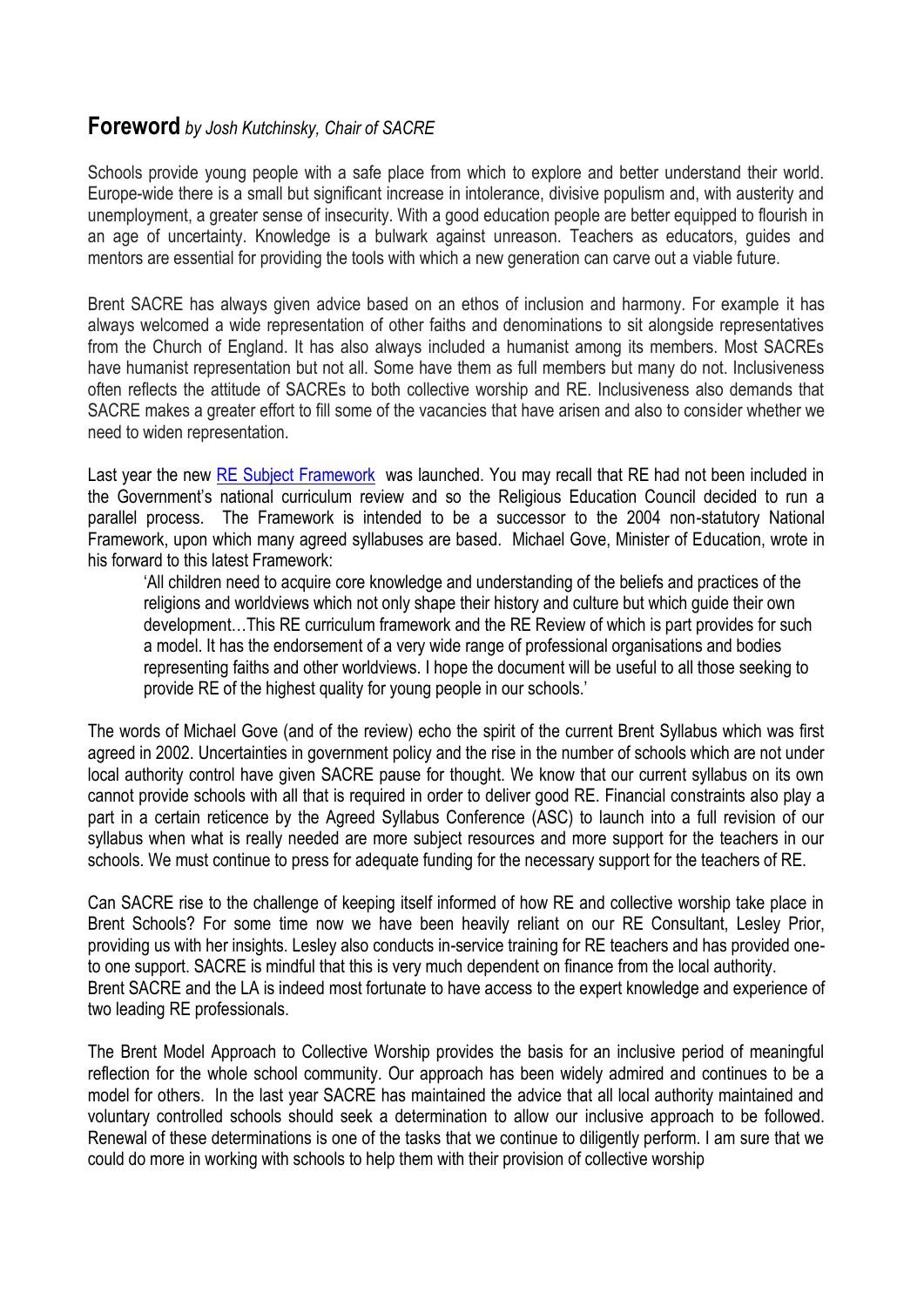RE in the country suffers in some quarters from the belief that it can and should provide moral instruction. That independent of the general ethos of a school or of the behaviour of its adult community it can be responsible for inculcating desirable traits of character. It is surely the intention of all schools that their students should mature into people who will be net contributors to their society. The role of religious education is surely to provide an academically rigorous school subject, comparable to others, which will enable students to gain an understanding of the complex and fascinating range of beliefs and values and in particular those of Christianity which have played such a significant part in creating this country's cultural environment, both physical and conceptual. Through RE they can acquire the necessary skills to enable them to explore the beliefs and values of their families, those of their fellow students and of the wider world and in so doing be helped to establish their own identity and opinions.

Brent's population is diverse. There is much to learn from each other. SACRE should embody that fact. SACRE only meets formally three times a year. I know from personal experience that these times are enjoyed and that there is a great tradition of goodwill and harmony.

On behalf of all SACRE members I would formally like to acknowledge the help and support that has been provided by our RE consultants, Lesley Prior and Roger Butler, our Clerk Sherry-Ann Sorzano and the Local Authority Lead Officer, Stephen McMullan.

I look forward to SACRE continuing to play a supportive role to schools and teachers and to providing useful advice to the local authority.

Josh Kutchinsky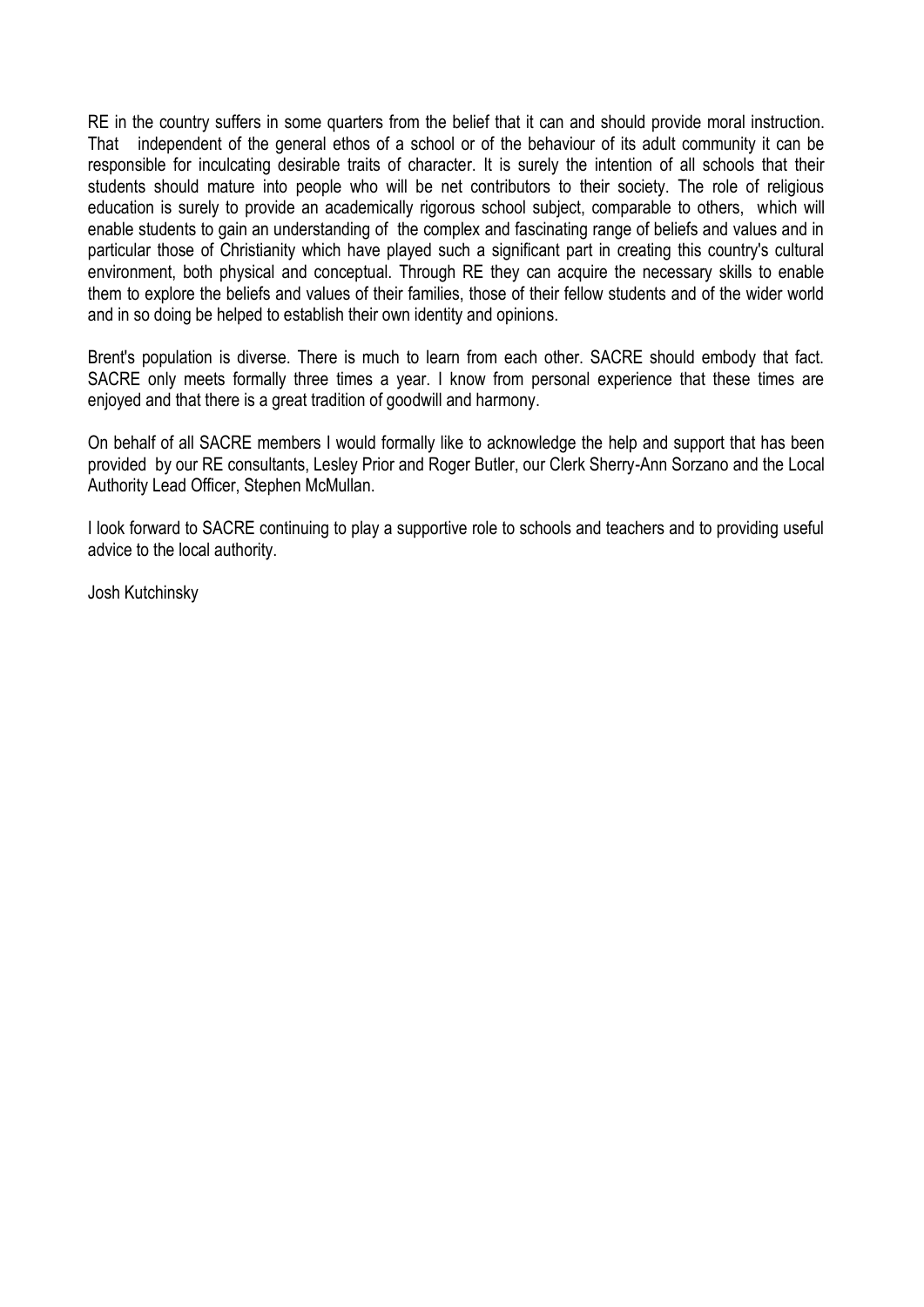#### **LONDON BOROUGH OF BRENT**

# **ANNUAL REPORT OF BRENT STANDING ADVISORY COUNCIL ON RELIGIOUS EDUCATION 2012 - 2013**

### **1.0 RELIGIOUS EDUCATION**

### **1.1 Agreed Syllabus**

The Agreed Syllabus for Religious Education in the London Borough of Brent was produced in 2002.The document was issued to schools in a ring binder format and is also available via:

[http://www.brent.gov.uk/media/946060/agreed\\_syllabus\\_for\\_religious\\_education.pdf](http://www.brent.gov.uk/media/946060/agreed_syllabus_for_religious_education.pdf)

It remains the legally binding document for all local authority maintained and voluntary controlled schools in the Borough.

## **1.2 Agreed Syllabus Revision**

Brent's current Agreed Syllabus was originally produced in 2002. On 16<sup>th</sup> June 2011, SACRE convened an Agreed Syllabus Conference. It was apparent that, in spite of being fundamentally sound, the Brent Agreed Syllabus had become somewhat dated and not wholly compatible with the types of curriculum developments some schools wanted to make. Therefore, Brent set up a new Agreed Syllabus Conference to amend or replace the current syllabus.

Following a meeting of Brent SACRE and Brent's Agreed Syllabus Conference on Wednesday, 14<sup>th</sup> March 2012, The Agreed Syllabus Conference concluded that it would be premature to proceed in developing a new syllabus until certain national developments, which might influence aspects of Religious Education in schools, have become clearer. These developments include the publication of:

- new national curriculum guidance
- the Review of RE by the RE Council of England and Wales

A briefing paper for schools, outlining this position was issued in April 2012.

#### **1.3 Standards in RE**

SACRE used to monitor standards in RE by carrying out an annual analysis of OFSTED reports. In 2012-2013, SACRE members continued to regret the fact that current OFSTED arrangements make it extremely difficult for them to carry out this statutory duty, as the necessary evidence is no longer available. SACRE members therefore sought other ways in which to monitor standards in RE, such as supporting RE teachers in LA schools.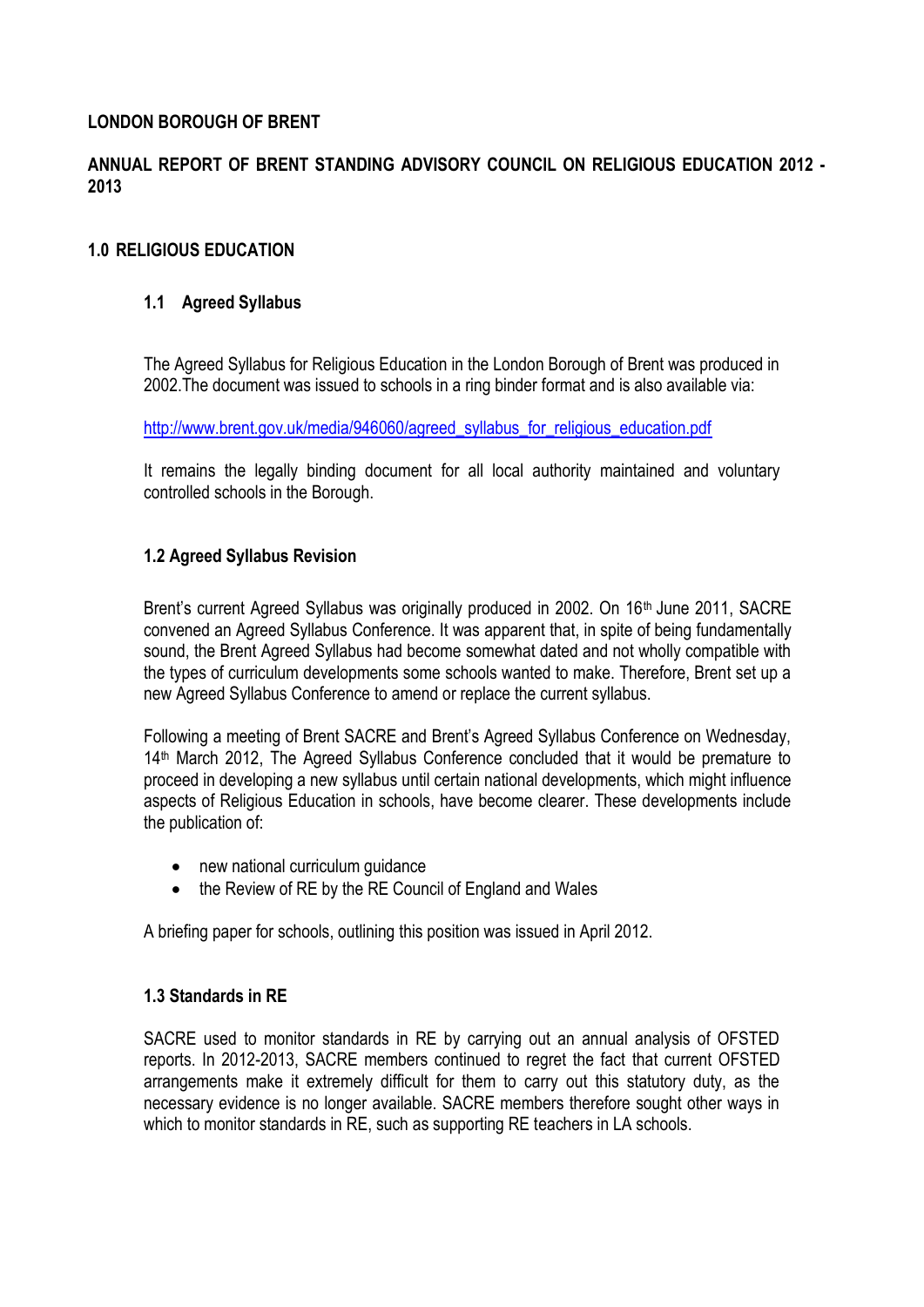# **2.0 IN-SERVICE TRAINING: RELIGIOUS EDUCATION AND COLLECTIVE WORSHIP**

## **2.1 Short Courses**

The Authority offers a basic programme of in-service training. SACRE members were pleased to note that there continue to be termly meetings for Subject Leaders for RE in primary and special schools. These have been delivered by Lesley Prior, Religious Education Consultant and LDBS Adviser for RE in Community Schools. Lesley also supports the Brent SACRE. During 2012– 2013, these meetings took place on:

- **2 1st September 2012**
- **9 th January 2013**
- **9 th May 2013**

The meetings were held at the LA's Professional Development Centre

Participants were given opportunities to:

- evaluate practical teaching approaches on the use of story and text in RE, using examples from religious and secular traditions
- devise ways of formulating a question-led approach to RE
- analyse the key findings of **The APPG Report on RE: The Truth Unmasked** (links to the full document and a brief summary can be found at: [http://religiouseducationcouncil.org.uk/appg/news/2013-03-18/appg-re-final-report-the-truth](http://religiouseducationcouncil.org.uk/appg/news/2013-03-18/appg-re-final-report-the-truth-unmasked)[unmasked\)](http://religiouseducationcouncil.org.uk/appg/news/2013-03-18/appg-re-final-report-the-truth-unmasked)
- consider their understanding of the role, nature and purpose of teaching and learning in RE, with particular reference to Christianity and Hinduism.

Feedback from these meetings continues to be very good.

# **2.2 Additional Training**

The RE Consultant has provided INSET in several schools and one to one support for RE Coordinators in others.

# **2.3 Brent SACRE Youth Conference**

This event was held at Wembley Stadium's Learning Zone on 22nd November 2012 and was open to all Year 5 and 8 pupils. Activities included:

- finding out about each other and each other's religions and beliefs
- opportunities to work collaboratively on creative expressions of the spiritual
- discussions about pupils own responses to RE in Brent

SACRE is grateful to the Culham St. Gabriel's Trust and the National Association of Teachers of RE (NATRE) for their support of this event.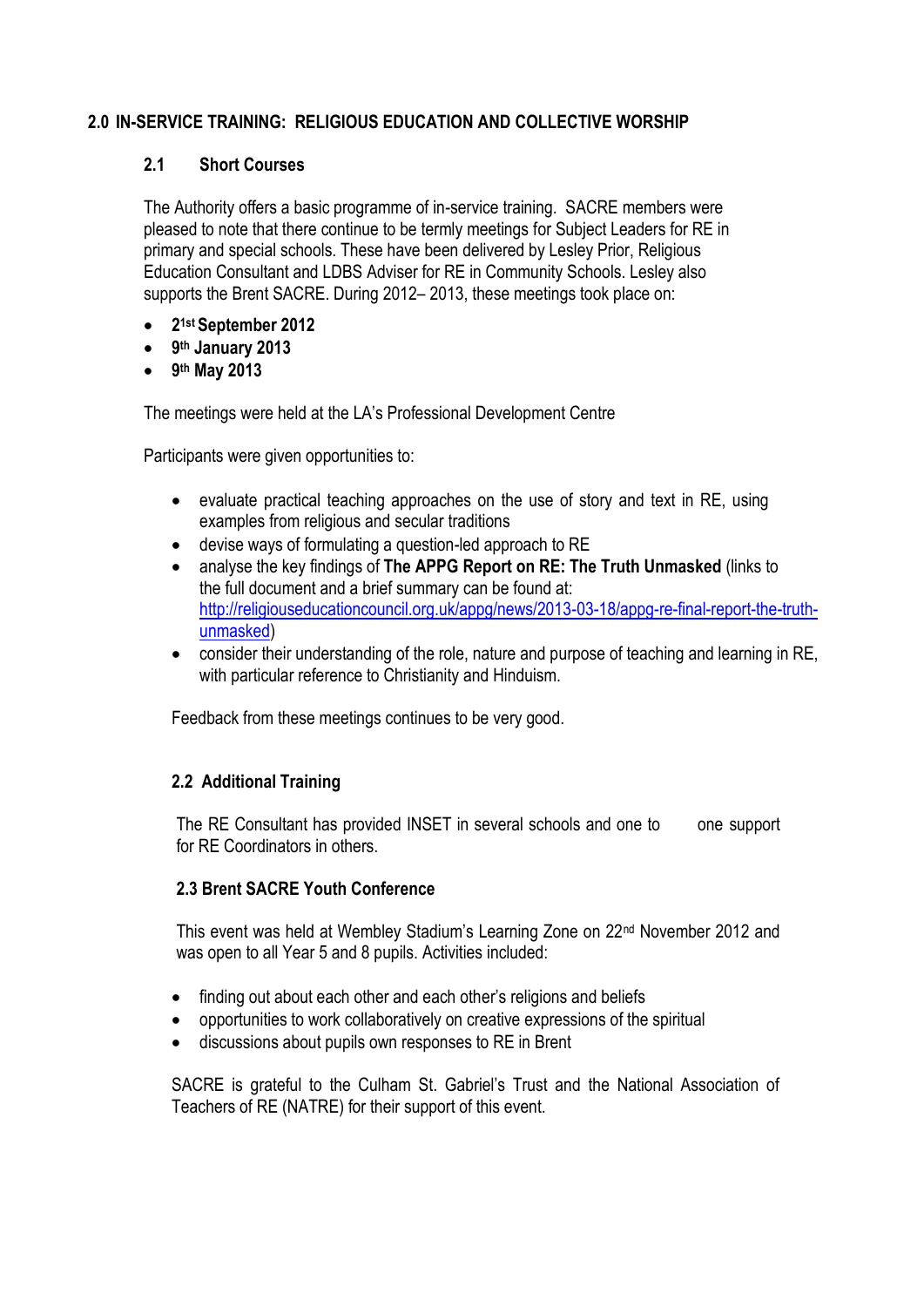### **3.0 COMPLAINTS**

No complaints on either Religious Education or Collective Worship were referred to SACRE for investigation in the year 2012 – 2013.

## **4.0 COLLECTIVE WORSHIP**

#### **4.1 Determinations**

A list of schools which have been granted Determinations will be found in Annex B.

#### **Determination Renewals**

The following determination renewals were granted during the academic year 2012-2013.

- Wembley Primary School (17<sup>th</sup> October 2012)
- Wembley Primary School (27<sup>th</sup> June 2013)
- Byron Court Primary School (27<sup>th</sup> June 2013)
- MitchellBrook Primary School (27<sup>th</sup> June 2013)
- Oliver Goldsmith Primary School (27<sup>th</sup> June 2013)
- Copland Community School (27th June 2013)

# **5.0 MATTERS REFERRED TO SACRE**

No matters were referred to SACRE for consideration in the year 2012 – 2013.

#### **6.0 LINKS WITH OTHER BODIES**

Brent SACRE is affiliated to The National Association of SACREs (NASACRE). Lesley Prior, LDBS Adviser for RE in Community Schools and SACRE Consultant represented the SACRE at the NASACRE AGM and Conference in Birmingham on 23rd May 2013. Full details and copies of the relevant presentations can be found at: <http://www.nasacre.org.uk/events/2013-05-23/annual-general-meeting-2013>

Lesley Prior, RE Consultant, became Chair of NASACRE at the AGM.

Roger Butler, SACRE Consultant is Chair of the Shap Working Party on Education in World Religions.

Lesley and Roger are also members of many other RE professional bodies.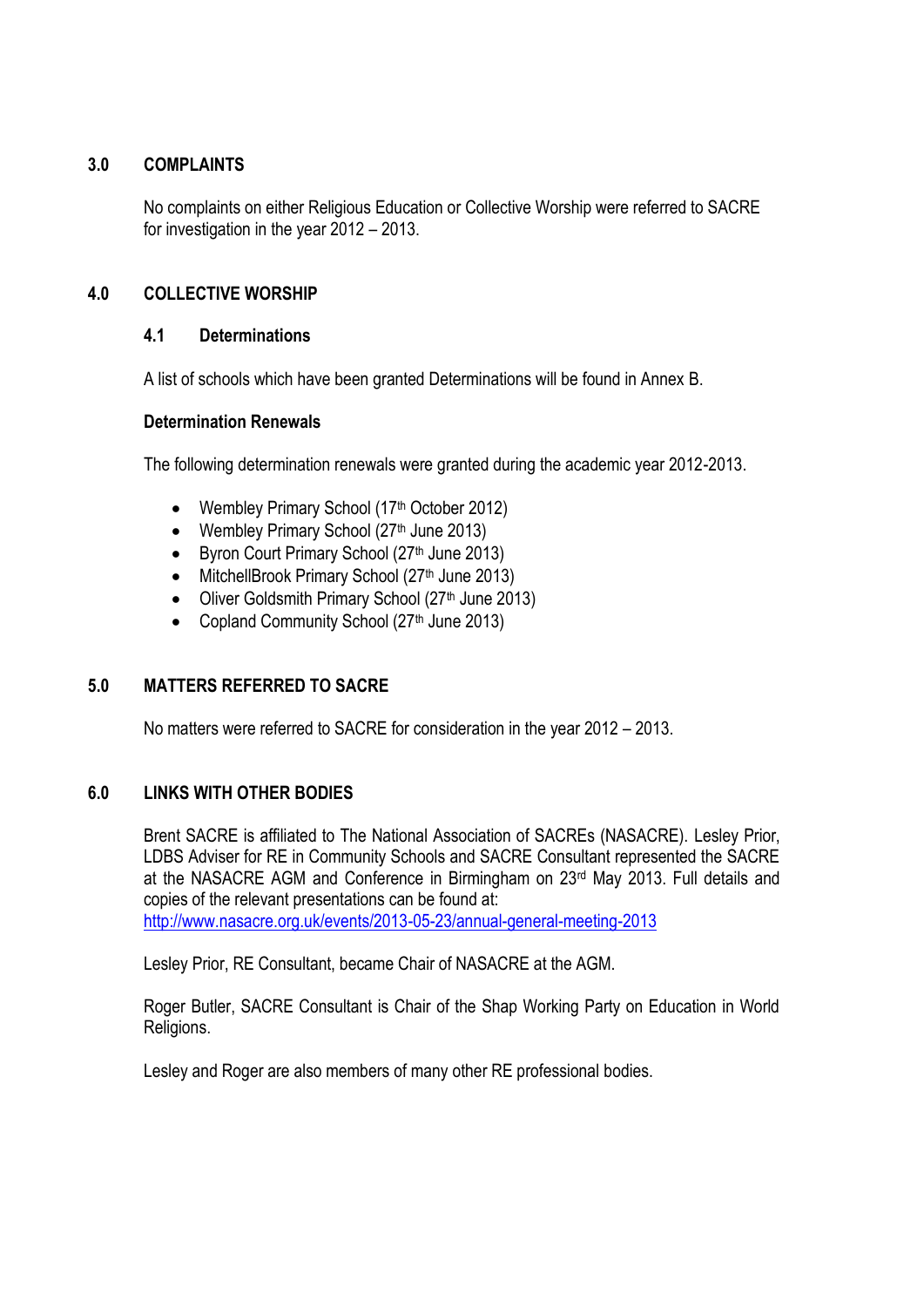#### **7.0 OFSTED REPORT ON RE**

At the SACRE Meeting on the 17th October, members discussed a presentation based on a recent lecture given by Alan Brine, Chief Adviser for RE at Ofsted.

Alan has been involved as a learner, teacher, lecturer and adviser in RE for many years, working mainly in the Hampshire region. Since 2002 he has been an HMI and is currently Ofsted's specialist adviser for RE. Most recently, he was the author of Ofstedʹs major reports on RE '**Transforming Religious Education**' (2010) and '**Making Sense of Religion**' (2007) and the presentation focused on the key findings which appeared in their successor which will be published in Autumn 2013.

Roger shared some of the latest research by Ofsted in relation to Religious Education. This was of enormous relevance to individual schools, but also very timely for Brent SACRE as it continues to reflect upon the need for a revision of the agreed syllabus.

Links to the reports can be found at: <http://www.ofsted.gov.uk/resources/making-sense-of-religion-0> <http://www.ofsted.gov.uk/resources/transforming-religious-education>

A copy of Alan Brine's presentation can be obtained by emailing Lesley Prior at: [lesley.prior@london.anglican.org](mailto:lesley.prior@london.anglican.org)

#### **8.0 THE ALL PARTY PARLIAMENTARY GROUP (APPG) REPORT ON RE**

At the SACRE Meeting on the 13<sup>th</sup> March, Lesley Prior introduced the forthcoming report and explained that the All Party Parliamentary Group on Religious Education was chaired by Stephen Lloyd, MP. The APPG had been listening to evidence on teaching supply and training for Religious Education. Lesley Prior had given evidence on behalf of NASACRE.

It was explained that any teacher teaching a minimum of one period of Religious Education per week is classified as an RE teacher by the Department for Education. Therefore a resource shortage was not immediately evident. It was also thought that Religious Education was targeted less rigorously than other subjects by Ofsted.

#### **9.0 CHANGES IN MEMBERSHIP**

In 2012 - 2013 SACRE bade farewell to several members, Reverend Margaret Engler (Group B) and Sian Davies (Group D). Their contributions to the work of SACRE are much appreciated. All have played vital roles in promoting the work of SACRE and enhancing the quality of Religious Education and Collective Worship in schools across Brent.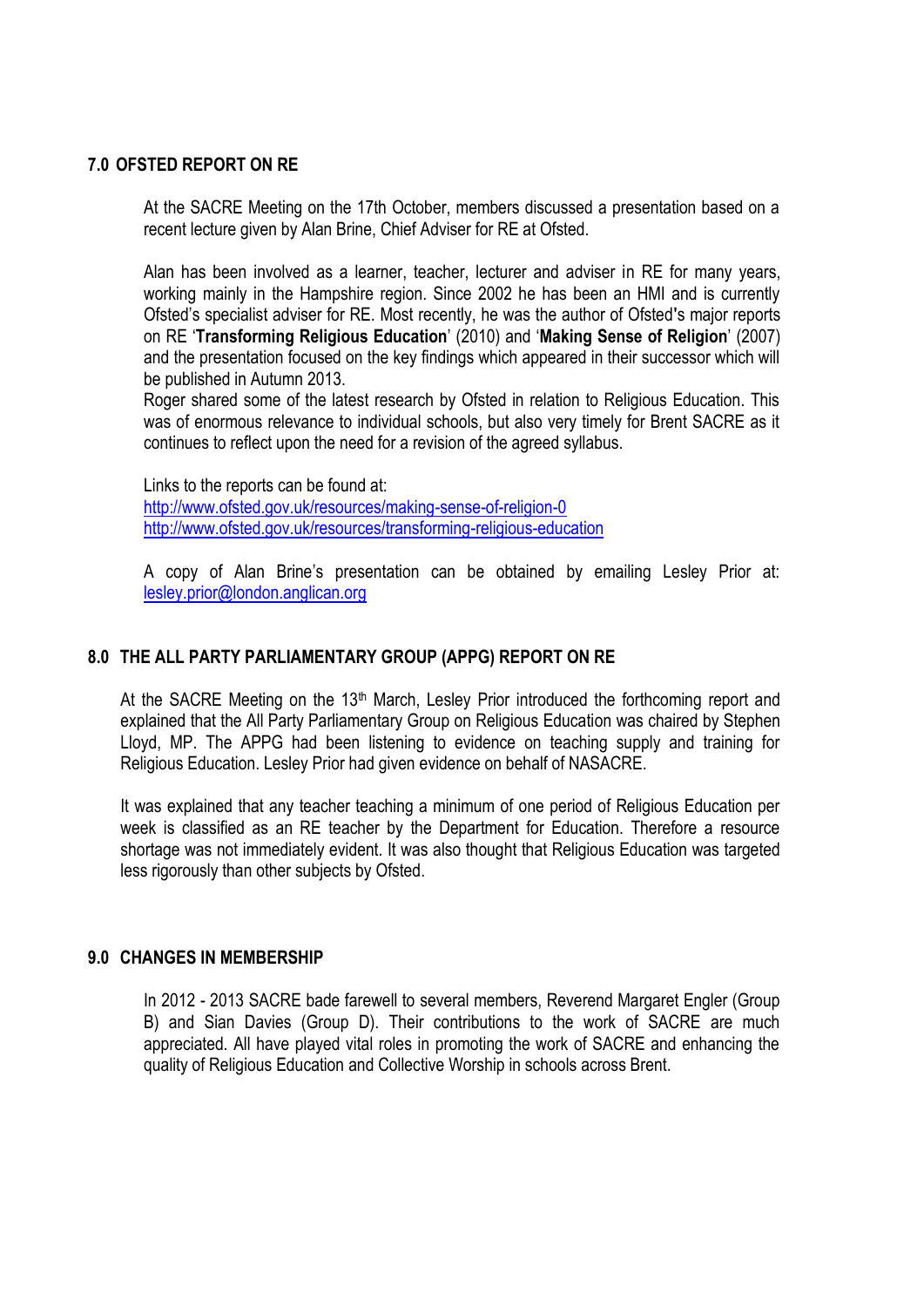#### **10.0 SACRE CONTACT OFFICERS 2012 – 2013**

 Chair – Josh Kutchinsky – [jkutchinsky@googlemail.com](mailto:jkutchinsky@googlemail.com) Consultant – Lesley Prior – [lesley.prior@london.anglican.org](mailto:lesley.prior@london.anglican.org) Consultant - Roger Butler – [reb@macace.net](mailto:reb@macace.net) Local Authority Lead Officer – Stephen McMullan – [stephen.mcmullan@brent.gov.uk](mailto:stephen.mcmullan@brent.gov.uk) Clerk – Sherry-Ann Sorzano – [sherry.sorzano@brent.gov.uk](mailto:sherry.sorzano@brent.gov.uk)

#### **11.0 MEETINGS**

Meetings of SACRE were held on:

- Wednesday, 17<sup>th</sup> October 2012
- $\bullet$  Wednesday, 13<sup>th</sup> March 2013
- $\bullet$  Wednesday 19<sup>th</sup> June 2013

 The Local Authority Adviser, the Clerk and the Consultants also met between meetings where and when necessary. See Annex C for agendas and minutes.

#### **12.0 SACRE MANAGEMENT**

Josh Kutchinsky (Group A) was re-elected as Chair and Basma El-Shayyal (Group A) elected as Vice Chair at the SACRE Meeting on 19th June.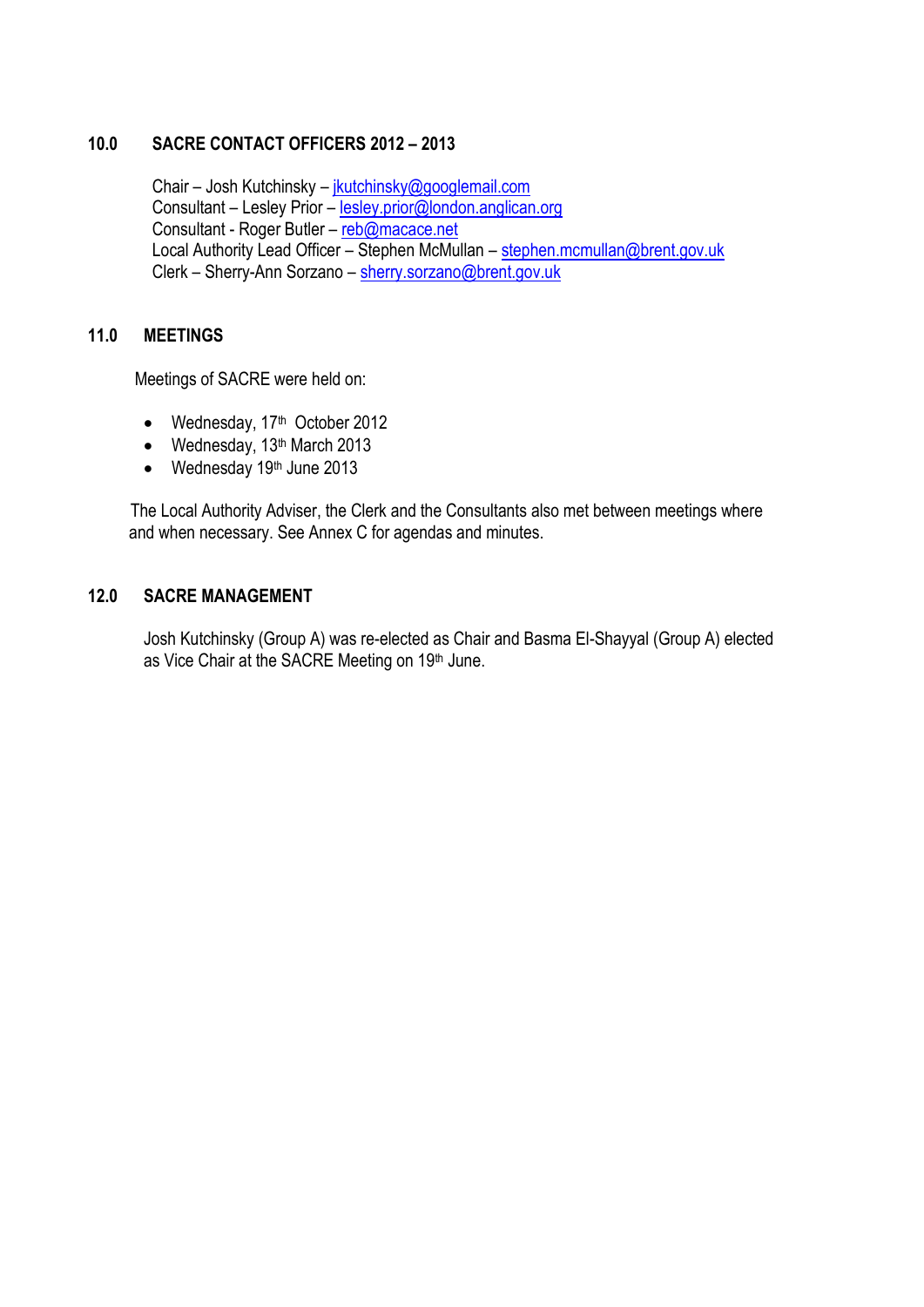# **LONDON BOROUGH OF BRENT STANDING ADVISORY COUNCIL ON RELIGIOUS EDUCATION 2012-2013**

# **Group Categorisations:**

Group A - Christian and other religious denominations reflecting the principal religious traditions in the area.

Group B - Church of England

Group C – Teachers

Group D – Local Authority (Municipal) representatives

Others – consultants, Clerk

| <b>Brent SACRE Complete Members List 2012-13</b> |                                                  |            |                |                 |
|--------------------------------------------------|--------------------------------------------------|------------|----------------|-----------------|
| <b>Groups</b>                                    | Denomination/belief/faith/group                  |            | Title Forename | <b>Surname</b>  |
| Group A Baha'i                                   |                                                  |            |                |                 |
|                                                  | Group A Buddhism                                 | <b>Mrs</b> | Rupa           | Monerawela      |
|                                                  | Group A Free Churches (Methodist)                |            |                |                 |
|                                                  | Group A Free Churches (United Reformed/Moravian) | Mr         | Glen           | Warner          |
|                                                  | Group A Greek Orthodox                           | <b>Mrs</b> | Andri          | Kyriakidis      |
|                                                  | Group A Hinduism (Brent Hindu Samaj)             | Mr         | Deva           | Samaroo         |
|                                                  | Group A Hinduism (Saiva Siddanta)                | Mr         | S              | Swaminathan     |
|                                                  | Group A Hinduism (Swaminarayan Hindu Mission)    | Dr         | Navin          | Swaminarayan    |
|                                                  | Group A Hinduism (Vivekananda Centre)            | Mr         | Kamal          | Persaud         |
|                                                  | Group A Humanism - Chair                         | Mr         | Josh           | Kutchinsky      |
|                                                  | Group A Humanism                                 | Mr.        | Alan           | <b>Henness</b>  |
|                                                  | Group A Islam (Shi'a)                            | Ms         | Arzina         | Merali          |
|                                                  | Group A Islam (Shi'a)                            | <b>Mrs</b> | Aliya          | Azam            |
|                                                  | Group A Islam (Sunni) - Vice Chair               | <b>Mrs</b> | Basma          | El Shayyal      |
|                                                  | Group A Islam (Sunni)                            |            |                |                 |
| Group A Jainism                                  |                                                  | Mr         | Manhar         | Mehta           |
|                                                  | Group A Judaism (Orthodox)                       | <b>Mrs</b> | Marlene        | Knepler         |
|                                                  | Group A Judaism (Reform)                         | <b>Mrs</b> | Valerie        | Boyd-Hellner    |
|                                                  | Group A Pentecostal Churches                     |            |                |                 |
|                                                  | Group A Pentecostal Churches                     |            |                |                 |
|                                                  | Group A Rastafarianism                           | Mr         | Leroy          | Lindsay         |
|                                                  | Group A Roman Catholicism                        |            |                |                 |
|                                                  | Group A Roman Catholicism                        |            |                |                 |
| Group A Sikhism                                  |                                                  | Mr         | Yoginder       | Singh Maini     |
|                                                  | Group A Zoroastrianism                           |            |                |                 |
|                                                  |                                                  |            |                |                 |
|                                                  | Group B Church of England                        | Mr         | Graham         | <b>Marriner</b> |
|                                                  | Group B Church of England                        |            |                |                 |
|                                                  | Group B Church of England                        |            |                |                 |
|                                                  | Group B Church of England                        |            |                |                 |
|                                                  | Group B Church of England                        |            |                |                 |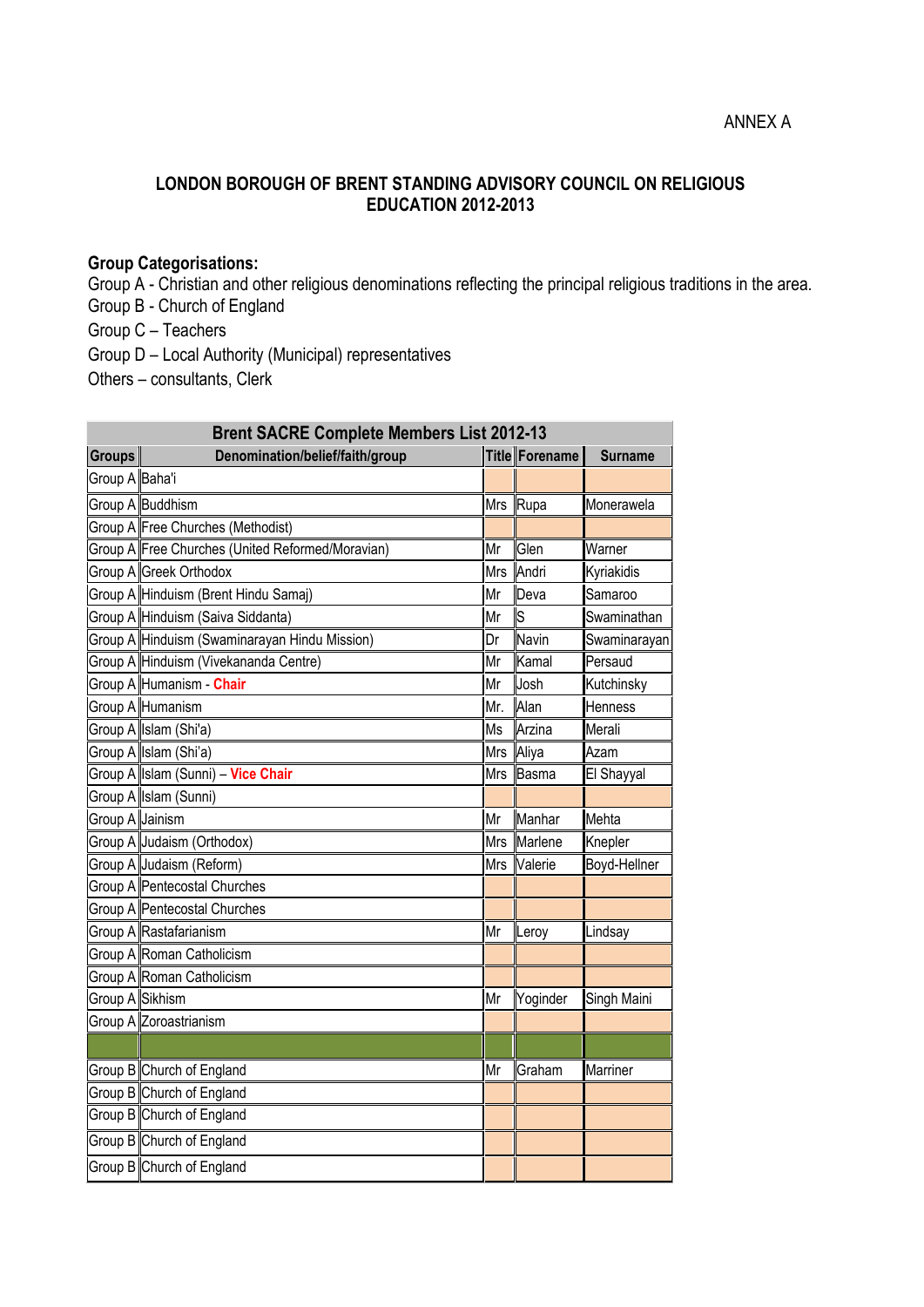| <b>Brent SACRE Complete Members List 2012-13</b> |                                                                |            |                    |                |  |
|--------------------------------------------------|----------------------------------------------------------------|------------|--------------------|----------------|--|
| <b>Groups</b>                                    | Denomination/belief/faith/group                                |            | Title Forename     | <b>Surname</b> |  |
|                                                  | Group C Associations Representing Teachers                     |            |                    |                |  |
|                                                  | Group C Associations Representing Teachers                     |            |                    |                |  |
|                                                  | Group C Associations Representing Teachers                     |            |                    |                |  |
|                                                  | Group C Associations Representing Teachers                     |            |                    |                |  |
|                                                  | Group C Associations Representing Teachers                     |            |                    |                |  |
|                                                  | Group C Associations Representing Teachers                     |            |                    |                |  |
|                                                  | Group C Nominated by Brent Primary Schools Headteachers' Group |            |                    |                |  |
|                                                  | Group C Nominated by Brent Primary Schools Headteachers' Group |            |                    |                |  |
|                                                  | Group C Nominated by Brent Primary Schools Headteachers' Group |            |                    |                |  |
|                                                  |                                                                |            |                    |                |  |
|                                                  | Group D The Authority (Municipal Yr 12/13)                     | Cllr       | Mary               | Daly           |  |
|                                                  | Group D The Authority (Municipal Yr 12/13)                     | Cllr       | Shafique           | Choudhary      |  |
|                                                  | Group D The Authority (Municipal Yr 12/13)                     | Cllr       | Bhagwanji          | Chohan         |  |
|                                                  |                                                                |            |                    |                |  |
| <b>Others</b>                                    | Consultant                                                     | Ms         | Lesley             | Prior          |  |
| Others                                           | Consultant                                                     | Mr         | Roger              | <b>Butler</b>  |  |
| Others                                           | Local Authority Lead Officer                                   | Mr         | Stephen            | McMullan       |  |
| Others                                           | <b>Clerk</b>                                                   | <b>Mrs</b> | Sherry-Ann Sorzano |                |  |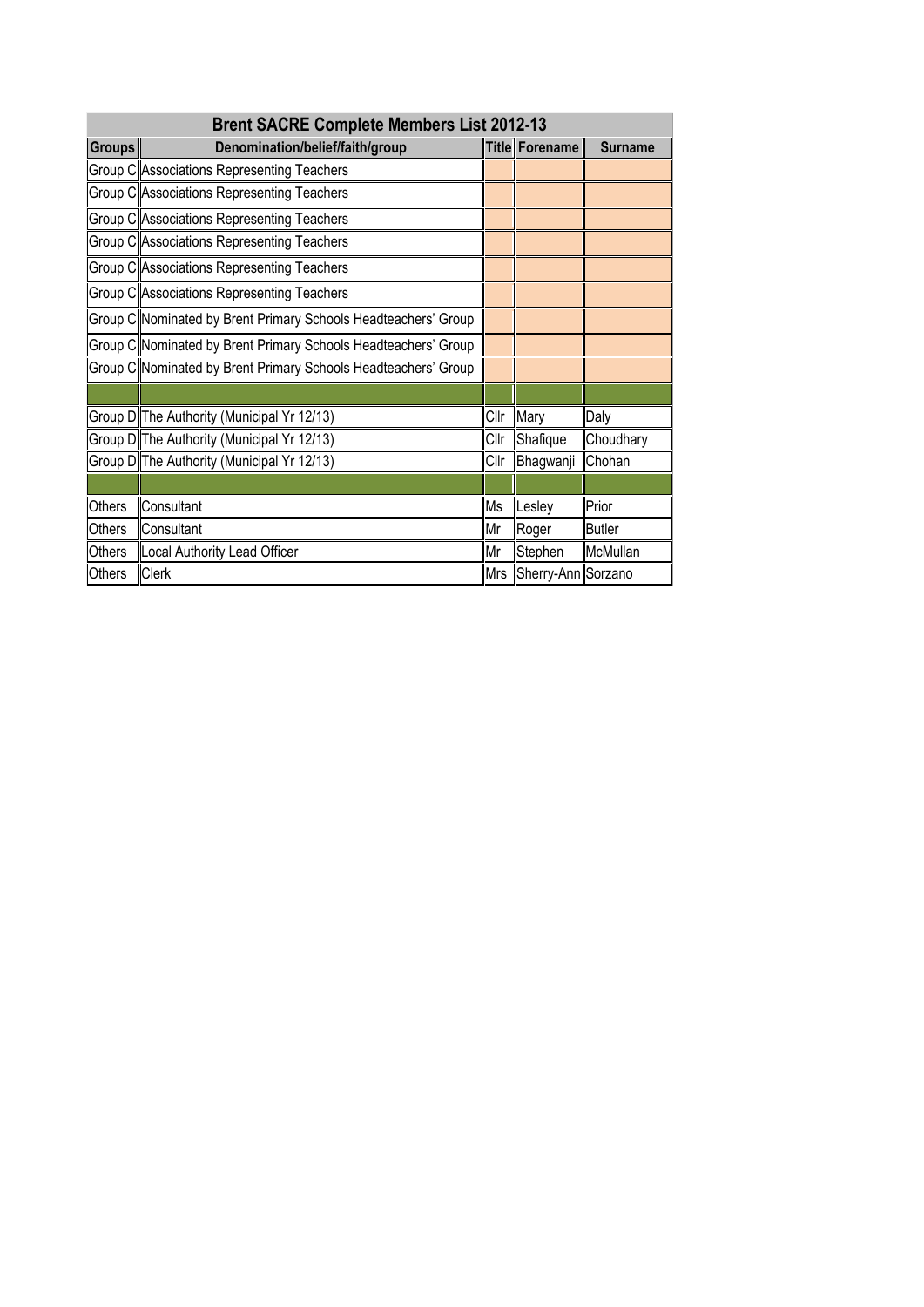## ANNEX B

#### **DETERMINATIONS FROM JUNE 2009**

| Name of school                 | Date applied | <b>Granted on</b> | <b>Effect from</b> | <b>Expires</b> |
|--------------------------------|--------------|-------------------|--------------------|----------------|
| Preston Manor High School      | 02.06.09     | 16.06.09          | 16.06.09           | 15.06.2014     |
| <b>Fryent Primary School</b>   | 22.05.09     | 16.06.09          | 16.06.09           | 15.06.2014     |
| Kingsbury Green Prim School    | 01.06.09     | 16.06.09          | 16.06.09           | 15.06.2014     |
| <b>Leopold Primary School</b>  | 03.06.09     | 16.06.09          | 16.06.09           | 15.06.2014     |
| Lyon Park Infants School       | 03.06.09     | 16.06.09          | 16.06.09           | 15.06.2014     |
| <b>Malorees Infants School</b> | 04.06.09     | 16.06.09          | 16.06.09           | 15.06.2014     |
| Mount Stewart Junior S.        | 09.06.09     | 16.06.09          | 16.06.09           | 15.06.2014     |
| Northview Primary School       | 01.06.09     | 16.06.09          | 16.06.09           | 15.06.2014     |
| Oakington Manor Primary S      | 03.06.09     | 16.06.09          | 16.06.09           | 15.06.2014     |
| Park Lane Primary S.           | 22.05.09     | 16.06.09          | 16.06.09           | 15.06.2014     |
| <b>Newfield Primary School</b> | 01.06.09     | 16.06.09          | 16.06.09           | 15.06.2014     |
| Mora Primary School            | 27.04.06     | 16.06.09          | 16.06.09           | 15.06.2014     |

## **DETERMINATIONS FROM MARCH 2010**

| Name of school                    | Date applied | <b>Granted on</b> | <b>Effect from</b> | <b>Expires</b> |
|-----------------------------------|--------------|-------------------|--------------------|----------------|
| <b>Elsley Primary School</b>      | 17.11.09     | 23.03.10          | 24.03.10           | 23.03.2015     |
| Mount Stewart Infants S.          | 17.11.09     | 23.03.10          | 24.03.10           | 23.03.2015     |
| Roe Green Infant & Nursery        | 17.11.09     | 23.03.10          | 24.03.10           | 23.03.2015     |
| Uxendon Manor Primary S.          | 17.11.09     | 23.03.10          | 24.03.10           | 23.03.2015     |
| <b>Harlesden Primary School</b>   | 17.11.09     | 23.03.10          | 24.03.10           | 23.03.2015     |
| Roe Green Junior School           | 17.11.09     | 23.03.10          | 24.03.10           | 23.03.2015     |
| <b>Wykeham Primary School</b>     | 17.11.09     | 23.03.10          | 24.03.10           | 23.03.2015     |
| <b>Alperton Community College</b> | 17.11.09     | 23.03.10          | 24.03.10           | 23.03.2015     |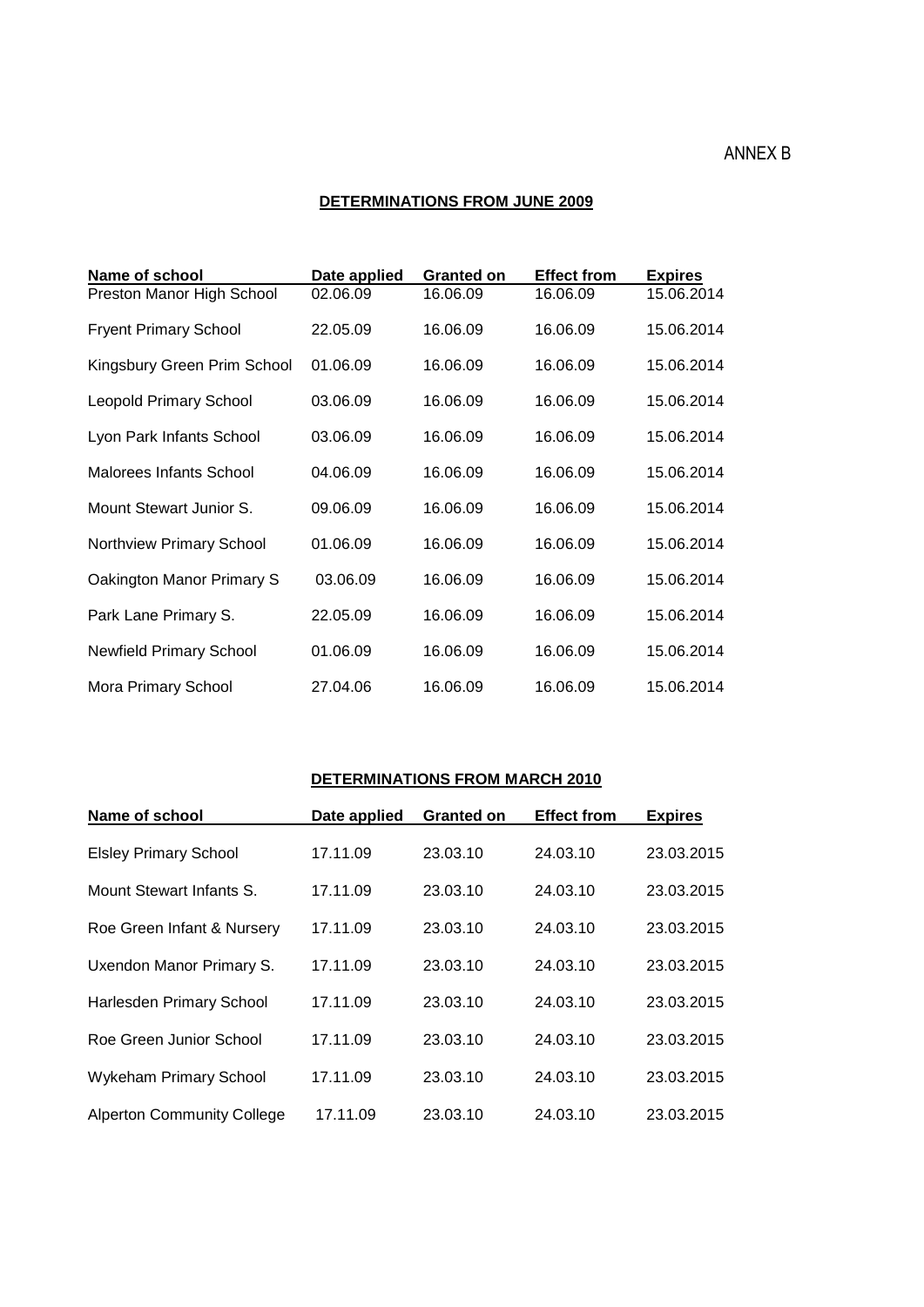#### **DETERMINATIONS FROM JUNE 2010**

| Name of school                   | Date applied | <b>Granted on</b> | <b>Effect from</b> | <b>Expires</b> |
|----------------------------------|--------------|-------------------|--------------------|----------------|
| Kingsbury High School            | 17.11.09     | 23.03.10          | 24.03.10           | 23.03.2015     |
| <b>Anson Primary School</b>      | 17.11.09     | 23.03.10          | 24.03.10           | 23.03.2015     |
| Gladstone Park Primary S.        | 17.11.09     | 23.03.10          | 24.03.10           | 23.03.2015     |
| Carlton Vale Infant School       | 17.11.09     | 23.03.10          | 24.03.10           | 23.03.2015     |
| <b>Barham Primary School</b>     | 20.06.10     | 30.06.10          | 30.06.10           | 29.06.2015     |
| <b>Brentfield Primary School</b> | 29.06.10     | 30.06.10          | 30.06.10           | 29.06.2015     |

#### **DETERMINATIONS FROM MARCH 2011**

| Name of school                | Date applied | <b>Granted on</b> | <b>Effect from</b> | <b>Expires</b> |
|-------------------------------|--------------|-------------------|--------------------|----------------|
| <b>Sudbury Primary School</b> | 01.11.10     | 02.03.11          | 02.03.11           | 01.03.2016     |
| Stonebridge Primary           | 05.01.10     | 02.03.11          | 02.03.11           | 01.03.2016     |
| <b>Braintcroft Primary</b>    | 28.02.11     | 02.03.11          | 02.03.11           | 01.03.2016     |
| Manor School                  | 15.12.10     | 02.03.11          | 02.03.11           | 01.03.2016     |
| Lyon Park Junior School       | 11.06.11     | 16.06.11          | 17.06.11           | 15.06.2016     |
| Preston Park Primary School   | 22.05.11     | 16.06.11          | 17.06.11           | 15.06.2016     |

#### **DETERMINATIONS FROM OCTOBER 2012**

| Name of school                | Date applied | <b>Granted on</b> | <b>Effect from</b> | <b>Expires</b> |
|-------------------------------|--------------|-------------------|--------------------|----------------|
| <b>Wembley Primary School</b> | 11.06.07     | 12.06.07          | 17.10.12           | 16.10.2017     |

#### **DETERMINATIONS FROM JUNE 2013**

| Name of school                             | Date applied | <b>Granted on</b> | <b>Effect from</b> | <b>Expires</b> |
|--------------------------------------------|--------------|-------------------|--------------------|----------------|
| <b>Byron Court Primary</b>                 | 05.11.2012   | 27.06.2013        | 27.06.2013         | 26.06.2018     |
| MitchellBrook Primary School               | 10.03.2013   | 27.06.2013        | 27.06.2013         | 26.06.2018     |
| Oliver Goldsmith Primary School 23.05.2013 |              | 27.06.2013        | 27.06.2013         | 26.06.2018     |
| <b>Copland Community School</b>            | 12.03.2013   | 27.06.2013        | 27.06.2013         | 26.06.2018     |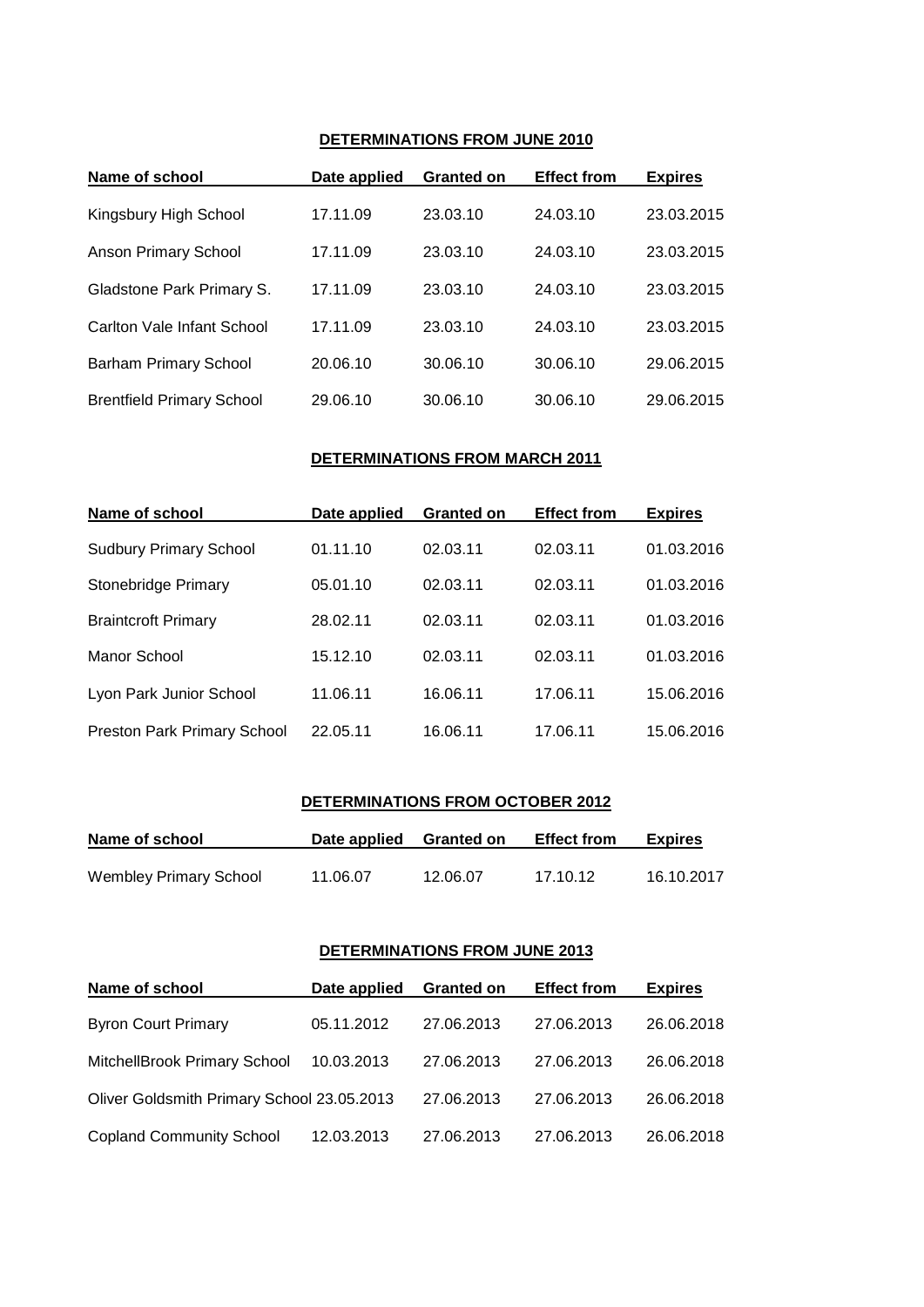# ANNEX C

## **MEETING OF BRENT SACRE**

Wednesday 17 th October 2012

4:30pm – 6:00pm (refreshments from 4:00pm), Centre for Staff Development

# **AGENDA**

| 1. | 4:25-4:30     | Welcome/ apologies                                                                                                                                                                                                                                                                                                                                                                                                                                                        | JK        |
|----|---------------|---------------------------------------------------------------------------------------------------------------------------------------------------------------------------------------------------------------------------------------------------------------------------------------------------------------------------------------------------------------------------------------------------------------------------------------------------------------------------|-----------|
| 2. | $4:30 - 4:40$ | Minutes of last meeting $(13th$ June 2012) and matters arising                                                                                                                                                                                                                                                                                                                                                                                                            | all       |
| 3. | $4:40 - 4:50$ | Brent SACRE Youth Conference - 22 <sup>nd</sup> November                                                                                                                                                                                                                                                                                                                                                                                                                  | JK        |
| 4. | $4:50 - 5:00$ | Determinations:<br>Update<br>Discussion on further action needed                                                                                                                                                                                                                                                                                                                                                                                                          | SS<br>all |
| 5. | $5:00 - 5:15$ | Information items:<br>Feedback from conference on future of A levels held on<br>October 16<br>Enquiry into the supply of and support for teachers of RE,<br>including local arrangements through SACREs by the All Party<br>Parliamentary Group for RE<br>Implication of withdrawal of bursaries for RE PGCE courses<br>next year.<br>Information about relations between SACREs and academies -<br>extract from the NASACRE website<br>NASACRE AGM - date for your diary | <b>RB</b> |
| 6. | $5:15 - 5:50$ | The teaching of RE – problems and solutions - discussion.                                                                                                                                                                                                                                                                                                                                                                                                                 | RB        |
| 7. | $5:50 - 6:00$ | <b>AOB</b>                                                                                                                                                                                                                                                                                                                                                                                                                                                                | all       |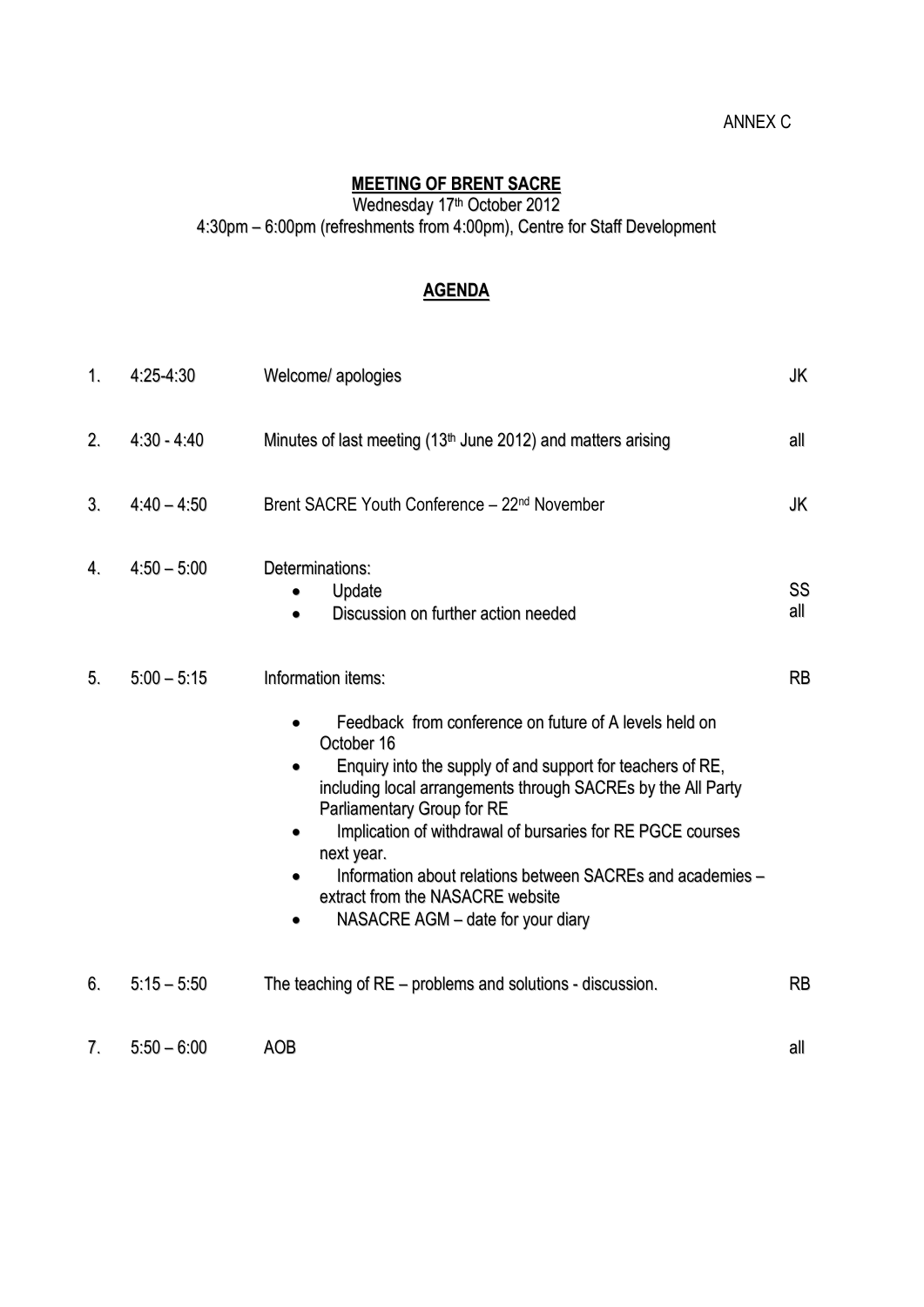# **MINUTES OF MEETING OF BRENT SACRE Wednesday 17th October**

# **Attendees**

| <b>GROUP A</b> | Josh Kutchinsky, Alan Henness, Marlene Knepler, Deva Samaroo, Kamal Persaud, Aliya |
|----------------|------------------------------------------------------------------------------------|
|                | Azam, Rupa Monerwala                                                               |
| <b>GROUP B</b> | Rev. Margaret Engler, Graham Marriner                                              |
| <b>GROUP C</b> | Kishan Devani                                                                      |
| <b>GROUP D</b> | Cllr. Bhagwanji Chohan (Alperton Ward)                                             |
| Others         | Stephen McMullan, Roger Butler, Sherry-Ann Sorzano                                 |

# **Apologies**

Lesley Prior, Sian Davies, Manhar Mehta, S. Swaminathan, Basma El Shayyal, Angela Hopkins

| $\overline{1}$ . | <b>Welcome / Apologies</b>                                                                                                                                                                          | <b>Action</b>             |
|------------------|-----------------------------------------------------------------------------------------------------------------------------------------------------------------------------------------------------|---------------------------|
|                  | Josh welcomed all present.<br>$\bullet$                                                                                                                                                             |                           |
|                  | Apologies given as listed above.<br>$\bullet$                                                                                                                                                       |                           |
|                  |                                                                                                                                                                                                     |                           |
|                  | Membership:                                                                                                                                                                                         |                           |
|                  | Jane Clist, Group B has resigned.<br>$\bullet$                                                                                                                                                      |                           |
|                  | Kishan Devani, Group C would like to change his representation either to a faith or<br>$\bullet$                                                                                                    |                           |
|                  | teaching rep since he is no longer a union rep.                                                                                                                                                     |                           |
|                  | Following discussion with the Chair, Josh has advised Kishan that he can remain as<br>$\bullet$<br>an observer in the meantime.                                                                     |                           |
|                  |                                                                                                                                                                                                     |                           |
| 2.               | Minutes of the last meeting and matters arising                                                                                                                                                     |                           |
|                  | No amendments. Minutes confirmed. Any matters arising were discussed under<br>$\bullet$                                                                                                             |                           |
|                  | respective agenda items.                                                                                                                                                                            |                           |
|                  |                                                                                                                                                                                                     |                           |
| 3 <sub>1</sub>   | <b>Brent SACRE Youth Conference</b>                                                                                                                                                                 |                           |
|                  | Organised by Brent SACRE with support from the Culham St Gabriel's Trust and the<br>$\bullet$                                                                                                       |                           |
|                  | National Association of Teachers of Religious Education, the youth conference will                                                                                                                  |                           |
|                  | take place on Thursday 22 <sup>nd</sup> November from 10:00 - 2:30 pm.                                                                                                                              |                           |
|                  | The conference is open to all Year 5 and 8 pupils and the theme is 'giving children<br>$\bullet$                                                                                                    |                           |
|                  | and young people a say about religions and belief in Brent'. The event will be held at                                                                                                              |                           |
|                  | the Wembley Stadium Learning Zone.                                                                                                                                                                  |                           |
|                  | Activities include 'finding out about each other and each other's religions and beliefs';<br>$\bullet$<br>opportunities to work together on creative and artistic expression of the spiritual and a |                           |
|                  | chance to think and suggest how RE in Brent can be made better by listening to                                                                                                                      |                           |
|                  | children's views and responding.                                                                                                                                                                    |                           |
| 4.               | <b>Determinations</b>                                                                                                                                                                               |                           |
|                  | Application for renewal of determination from Wembley Primary school was reviewed.<br>$\bullet$                                                                                                     |                           |
|                  | There was 1 objection from Group B, who registered a vote of 'no' for the<br>$\bullet$                                                                                                              |                           |
|                  | determination.                                                                                                                                                                                      |                           |
|                  | The determination was granted by majority.<br>$\bullet$                                                                                                                                             | Sherry to contact the     |
|                  | Sherry reported that reminders were sent out to schools whose determinations have<br>$\bullet$                                                                                                      | remaining schools to find |
|                  | expired.                                                                                                                                                                                            | out why they have not     |
|                  | There were 3 responses: Mitchell Brook Primary, Kensal Rise Primary and Byron<br>$\bullet$                                                                                                          | responded.                |
|                  | Court Primary schools have indicated that they will be re-applying and are in the                                                                                                                   |                           |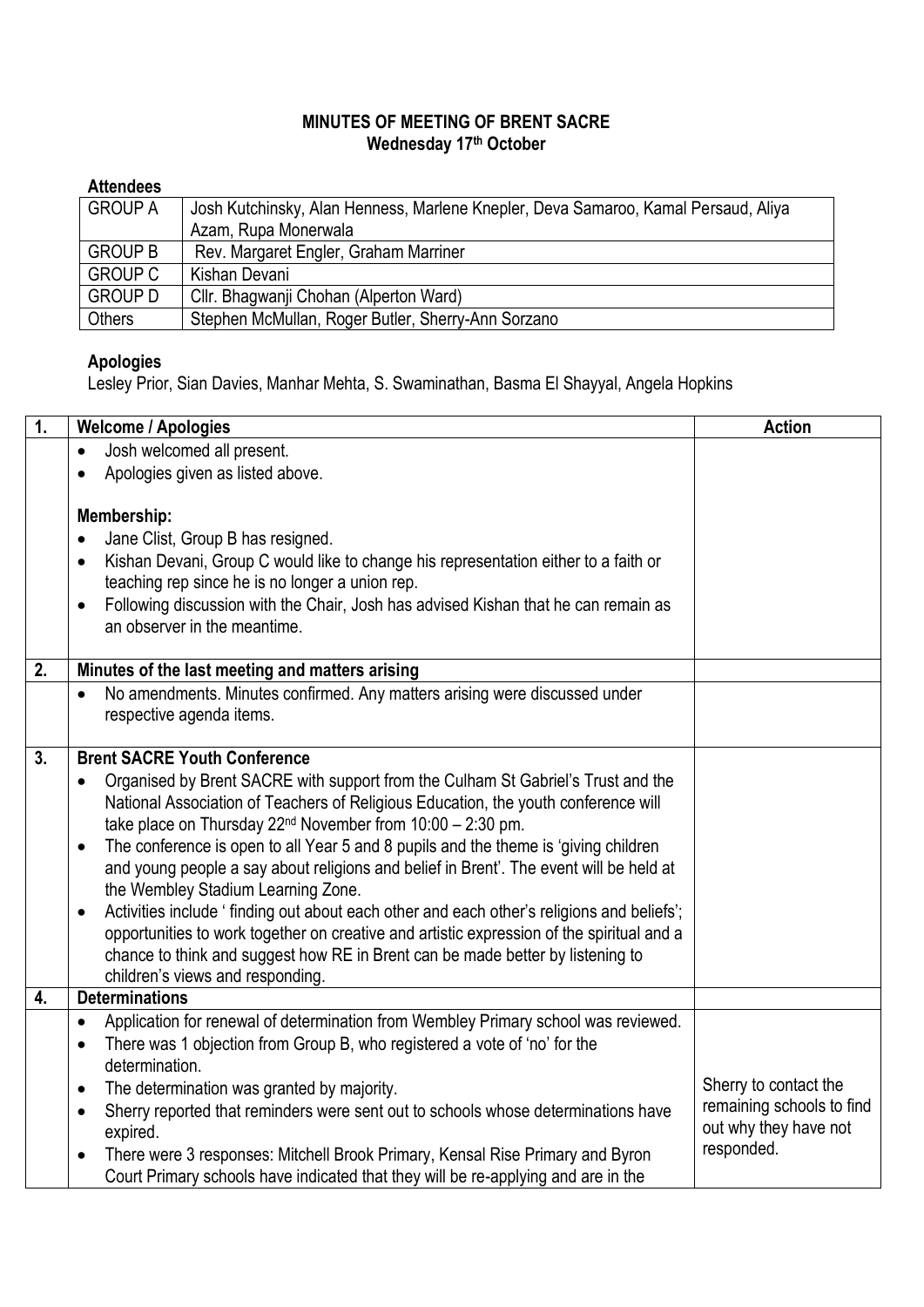|    | process of completing their application.                                                                                                                                                                                                                                                                                                                                                                                                                                                                                                                                                                                                                                                                                                                                                                                                                                                                                                                                                                                                                                                                                                     | Sherry to send round list                                                           |
|----|----------------------------------------------------------------------------------------------------------------------------------------------------------------------------------------------------------------------------------------------------------------------------------------------------------------------------------------------------------------------------------------------------------------------------------------------------------------------------------------------------------------------------------------------------------------------------------------------------------------------------------------------------------------------------------------------------------------------------------------------------------------------------------------------------------------------------------------------------------------------------------------------------------------------------------------------------------------------------------------------------------------------------------------------------------------------------------------------------------------------------------------------|-------------------------------------------------------------------------------------|
|    |                                                                                                                                                                                                                                                                                                                                                                                                                                                                                                                                                                                                                                                                                                                                                                                                                                                                                                                                                                                                                                                                                                                                              | of places of interest to                                                            |
|    |                                                                                                                                                                                                                                                                                                                                                                                                                                                                                                                                                                                                                                                                                                                                                                                                                                                                                                                                                                                                                                                                                                                                              | members for review.                                                                 |
| 5. | <b>Information items</b>                                                                                                                                                                                                                                                                                                                                                                                                                                                                                                                                                                                                                                                                                                                                                                                                                                                                                                                                                                                                                                                                                                                     |                                                                                     |
|    | Roger attended a conference on the future of A levels on October 16. There were<br>speakers from Labour, the Conservatives, further education and higher education and<br>some schools.<br>Tina Isaacs from the Institute of Education said in her talk that Great Britain is one of<br>the few countries which still conducts examinations in the way that they currently do.<br>She mentioned that RE is an element of the International Baccalaureate but not in the<br>English Baccalaureate (EBacc).<br>The Religions Education Council is still campaigning to have RE added to the Ebacc.<br>$\bullet$<br>APPG - The All Party Parliamentary Group (APPG) for RE has been set up and the<br>$\bullet$<br>group will soon be publishing a report on the supply and training for RE teachers.<br>Withdrawal of bursaries - changes in the bursary funding system mean that<br>$\bullet$<br>teachers wanting to pursue RE now have to fund this themselves.<br><b>NASACRE conference –</b> $6th$ November 2012. Up to 3 members are invited to attend.<br>$\bullet$<br>Interested persons to inform Sherry so that bookings can be made. | Sherry to email<br>members details of the<br><b>NASACRE</b> conference<br>on Nov 6. |
| 6. | The Teaching of $RE$ – presentation by Alan Brine HMI – raised by R. Butler                                                                                                                                                                                                                                                                                                                                                                                                                                                                                                                                                                                                                                                                                                                                                                                                                                                                                                                                                                                                                                                                  |                                                                                     |
|    | Roger reviewed the main points of the presentation. Areas of focus included:<br>Loss of the QCDA, EBacc announcements, National Curriculum review and<br>$\circ$<br>the impact of these.<br>Ofsted's key findings<br>$\circ$<br>The 4 C's to success: Challenging Learning, Collaboration in Learning,<br>$\circ$<br>Consistency of Practice and Clarity of purpose.<br>10 barriers to success<br>O<br>Misconceptions about teaching.<br>O                                                                                                                                                                                                                                                                                                                                                                                                                                                                                                                                                                                                                                                                                                   |                                                                                     |
| 7. | <b>AOB</b>                                                                                                                                                                                                                                                                                                                                                                                                                                                                                                                                                                                                                                                                                                                                                                                                                                                                                                                                                                                                                                                                                                                                   |                                                                                     |
|    | Marlene Knepler gave an update on a meeting she attended for Jewish SACRE<br>$\bullet$<br>representatives.<br>Suggestion came out about 'youth SACRE' as well as organising a box of religious<br>$\bullet$<br>items and artefacts from various faiths and beliefs. This box to be kept within the<br>SACRE and can be used for visits to schools, etc.<br>There was also a discussion around how teachers can deal with sensitive RE issues.<br><b>END of MEETING</b><br>Date of next meeting: Wednesday 13 March 2013                                                                                                                                                                                                                                                                                                                                                                                                                                                                                                                                                                                                                      |                                                                                     |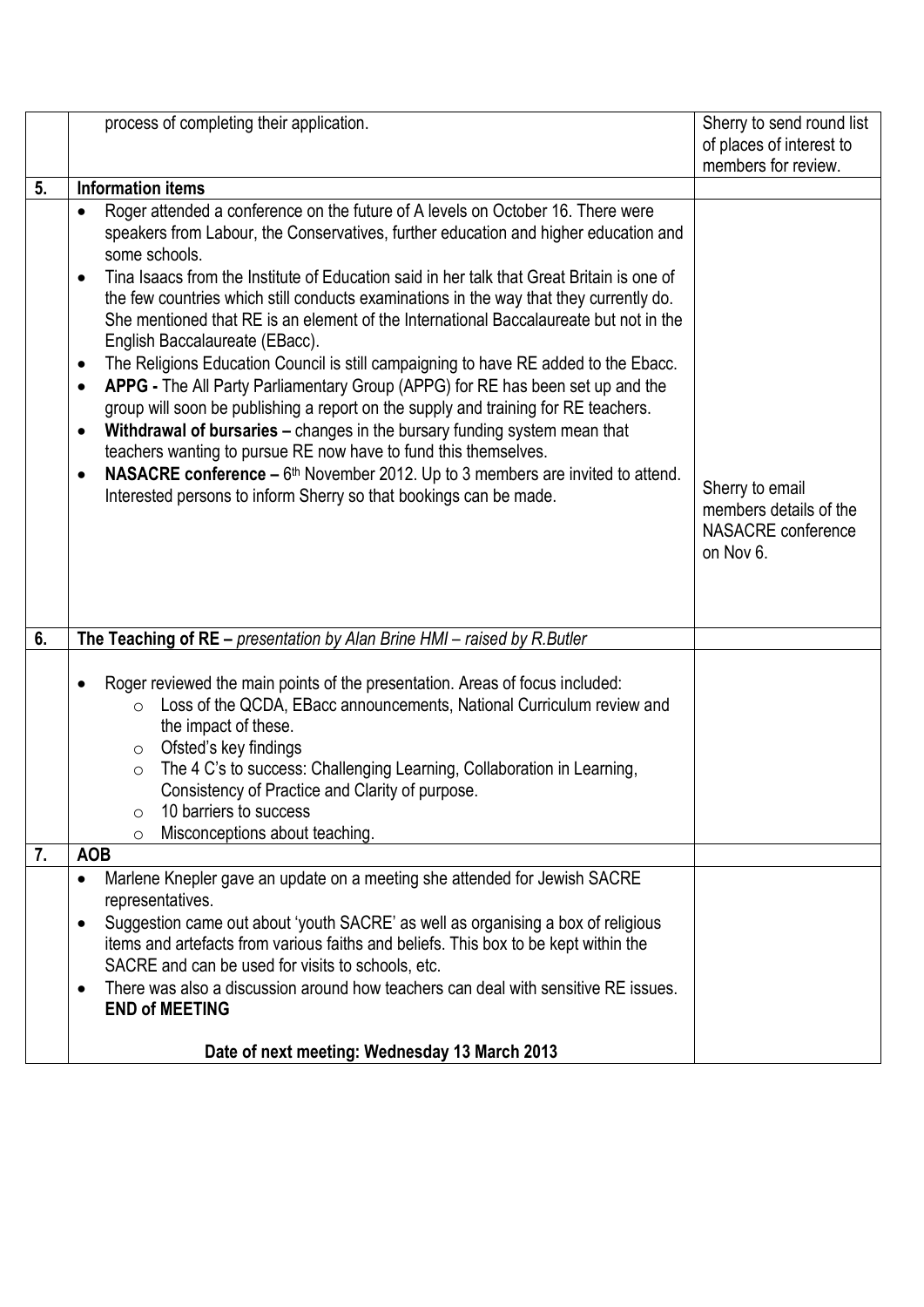# **MEETING OF BRENT SACRE**

Wednesday 13<sup>th</sup> March 2013

*4:30pm – 6:00pm (refreshments from 4:00pm), Centre for Staff Development*

# **AGENDA**

| 1. | 4:25-4:30     | Welcome/ apologies:                                                                                                                                                                                  | JK                     |
|----|---------------|------------------------------------------------------------------------------------------------------------------------------------------------------------------------------------------------------|------------------------|
|    |               | Update on SACRE membership:<br>New member - Baha'i faith<br>Resignations<br>Co-opted membership                                                                                                      | <b>JK/SS</b>           |
| 2. | $4:30 - 4:35$ | Minutes of last meeting (17 <sup>th</sup> Oct.2012) and matters arising                                                                                                                              | all                    |
| 3. | $4:35 - 4:45$ | Updates:<br>The Brent Agreed syllabus<br>$\bullet$<br>All-party parliamentary group (APPG)<br>$\bullet$<br>RE subject review                                                                         | <b>LP</b>              |
| 4. | $4:45 - 5:20$ | Determinations:<br>Update<br>Applications for approval - WHTC, Byron Court Primary Kensal<br>$\bullet$<br>Rise Primary, Copland School, Mitchell Brook Primary<br>Discussion - review of the process | SS<br>all              |
| 5. | $5:20 - 5:30$ | Information items:<br>Support for SACRE from April 1 2013<br>$\bullet$<br>NASACRE AGM - 23 May 2013                                                                                                  | <b>SM</b><br><b>LP</b> |
| 6. | $5:30 - 5:50$ | Election of Chair and Vice-Chair                                                                                                                                                                     | all                    |
| 7. | $5:50 - 6:00$ | <b>AOB</b>                                                                                                                                                                                           | all                    |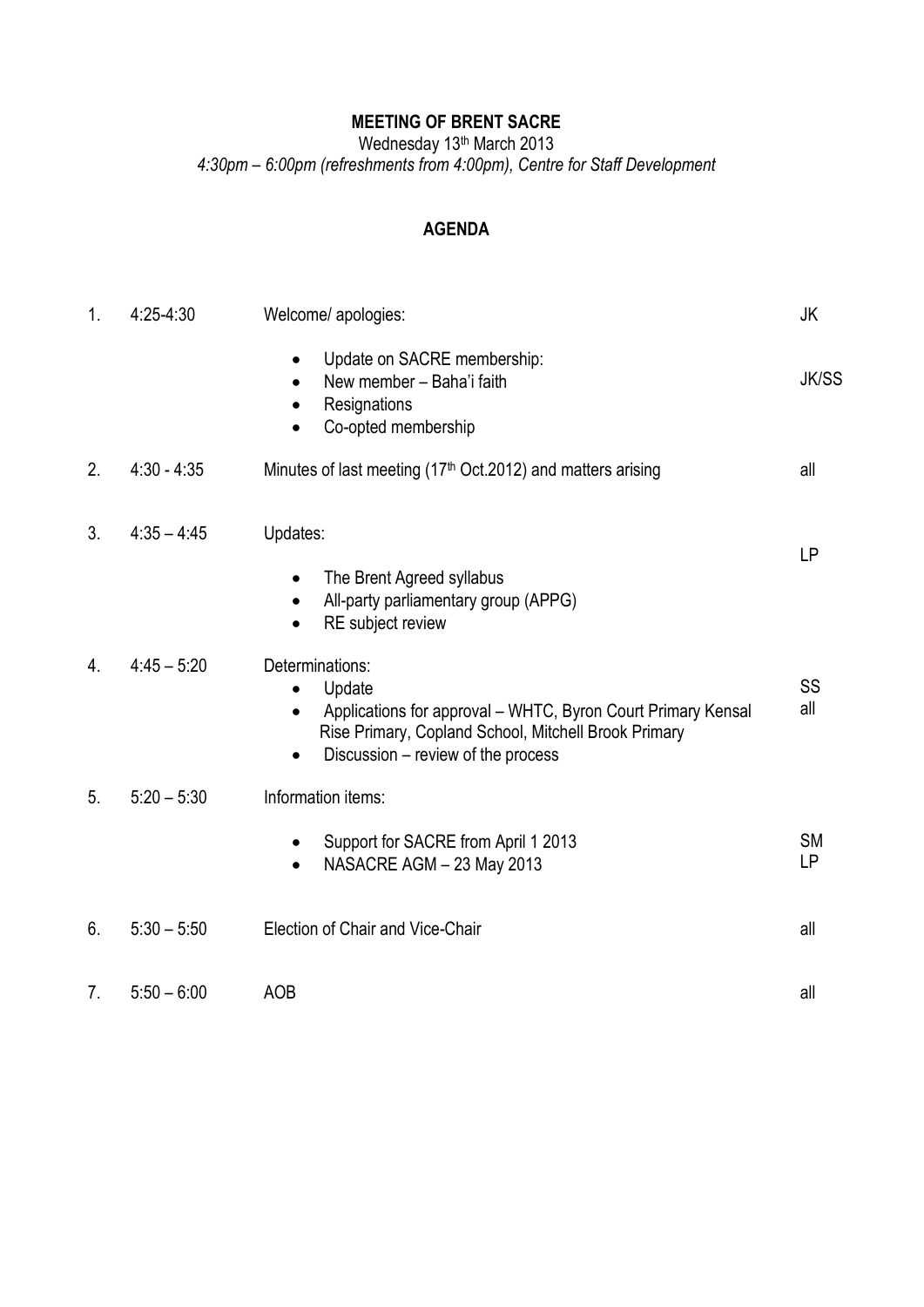# **MINUTES OF MEETING OF BRENT SACRE Wednesday 13th March 2013**

# **Attendees**

| <b>GROUP A</b> | Josh Kutchinsky (chair), Alan Henness, Rupa Monerwala, Basma El Shayyal, Deva |  |
|----------------|-------------------------------------------------------------------------------|--|
|                | Samaroo, Alan Henness, Manhar Mehta, Marlene Knepler, Aliya Azam              |  |
| <b>GROUP B</b> | <b>Graham Marriner</b>                                                        |  |
| <b>GROUP C</b> | Sian Davies                                                                   |  |
| <b>GROUP D</b> |                                                                               |  |
| Others         | Stephen Mc Mullan, Lesley Prior, Sherry-Ann Sorzano,                          |  |

# **Apologies**

Cllr Bhagwanji Chohan, Cllr Shafique Choudhary, Kishan Devani

| $\overline{1}$ . | <b>Welcome / Apologies</b>                                                                                                                                                                                                                                                                                                                                                                                                                                                                                                                                                                                                                                                                                                                                                                                                             | <b>Action</b>                                                                   |
|------------------|----------------------------------------------------------------------------------------------------------------------------------------------------------------------------------------------------------------------------------------------------------------------------------------------------------------------------------------------------------------------------------------------------------------------------------------------------------------------------------------------------------------------------------------------------------------------------------------------------------------------------------------------------------------------------------------------------------------------------------------------------------------------------------------------------------------------------------------|---------------------------------------------------------------------------------|
|                  | Josh welcomed all present.<br>$\bullet$                                                                                                                                                                                                                                                                                                                                                                                                                                                                                                                                                                                                                                                                                                                                                                                                |                                                                                 |
|                  | Apologies given as listed above.                                                                                                                                                                                                                                                                                                                                                                                                                                                                                                                                                                                                                                                                                                                                                                                                       |                                                                                 |
|                  | Membership:<br>New member welcomed (in her absence)- Audrey Lutchmaya (Group A - Baha'i faith)<br>$\bullet$<br>Kishan Devani - Kishan has previously been a member of Group C and is now<br>$\bullet$<br>seeking co-option. Josh presented this to SACRE; there were no objections therefore<br>Kishan was duly accepted as a co-opted member.<br>Concern was expressed that the meeting was not quorate. There were no councillors<br>$\bullet$<br>present. Josh stated that in previous years, Councillors made an agreement among<br>themselves that at least one would attend SACRE meetings. It was suggested that<br>Councillors should be sent a letter/ email reiterating the importance of their<br>attendance at SACRE meetings. They have been identified as SACRE<br>representatives and should therefore attend meetings. | Sherry to send<br>letter/email (pending<br>approval by Chair/<br>consultant/LA) |
|                  |                                                                                                                                                                                                                                                                                                                                                                                                                                                                                                                                                                                                                                                                                                                                                                                                                                        |                                                                                 |
| 2.               | Minutes of the last meeting and matters arising                                                                                                                                                                                                                                                                                                                                                                                                                                                                                                                                                                                                                                                                                                                                                                                        |                                                                                 |
|                  | No amendments. Minutes confirmed.<br>$\bullet$                                                                                                                                                                                                                                                                                                                                                                                                                                                                                                                                                                                                                                                                                                                                                                                         |                                                                                 |
|                  | <b>Matters arising</b><br>Stephen McMullan reported on the SACRE youth conference held on 22 <sup>nd</sup> November<br>2012. This event was well attended and very successful. There were approximately<br>120 children in attendance and, children were engaged at all levels. Positive feedback<br>from the children themselves.                                                                                                                                                                                                                                                                                                                                                                                                                                                                                                     |                                                                                 |
| 3.               | <b>Updates:</b>                                                                                                                                                                                                                                                                                                                                                                                                                                                                                                                                                                                                                                                                                                                                                                                                                        |                                                                                 |
|                  | The Brent agreed syllabus<br>Lesley Prior- In her meetings with schools Lesley has been advising schools and<br>they are aware of briefing paper prepared by SACRE about the review of the agreed<br>syllabus. Schools finding this briefing paper useful. Revision of Brent's agreed<br>syllabus is on hold pending release of the new national curriculum.<br>All party parliamentary group (APPG)                                                                                                                                                                                                                                                                                                                                                                                                                                   |                                                                                 |
|                  | Lesley (LP) recently attended the meeting of the APPG and one of the main points of                                                                                                                                                                                                                                                                                                                                                                                                                                                                                                                                                                                                                                                                                                                                                    |                                                                                 |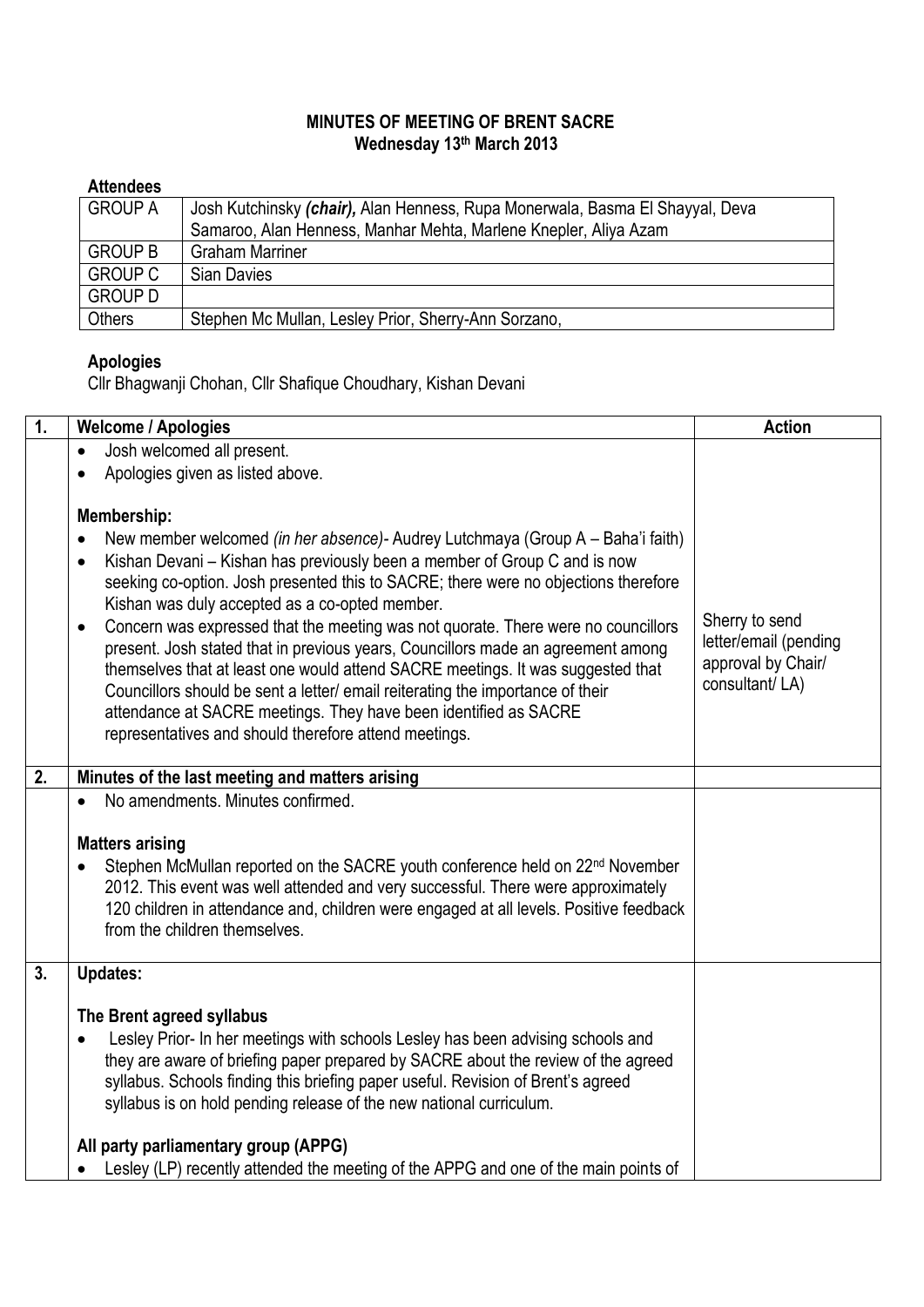|           | discussion was regarding teacher supply for RE in secondary groups. RE supply<br>teaching is on the decline particular in secondary schools and the APPG is also |                            |
|-----------|------------------------------------------------------------------------------------------------------------------------------------------------------------------|----------------------------|
|           | looking at the dangers of this for primary schools.                                                                                                              | Lesley to send report to   |
| $\bullet$ | LP attended meetings in November and January and at those meetings, put forwards                                                                                 | Sherry once published      |
|           | the concerns of this SACRE about the importance of RE in schools. Lesley has                                                                                     | and Sherry to circulate to |
|           | offered to send copies of presentation which was made at the APPG. The final report                                                                              | <b>SACRE</b>               |
|           | is due to be published on 18 March. It is hoped that the report will generate some                                                                               |                            |
|           | press interest about RE.                                                                                                                                         |                            |
|           | <b>RE</b> subject review                                                                                                                                         |                            |
| $\bullet$ | LP reported that this is currently underway. The RE committee sought government                                                                                  |                            |
|           | funding for the subject review, but was refused. The committee has since sourced                                                                                 |                            |
|           | funding for an independent review.                                                                                                                               |                            |
| $\bullet$ | LP will be writing a paper on the purpose of the subject review and its aims. The                                                                                |                            |
|           | paper will be similar to subject reviews carried out for History and Geography. The                                                                              |                            |
|           | next meeting will be held on Monday 18 March. Lesley will share whatever                                                                                         |                            |
|           | information is disseminated at that meeting. Her paper will be in an advisory capacity                                                                           |                            |
|           | only and not statutory.                                                                                                                                          |                            |
|           |                                                                                                                                                                  |                            |
| $\bullet$ | The decision to implement the recommendations in the paper will be up to local                                                                                   |                            |
|           | bodies to decide.                                                                                                                                                |                            |
| $\bullet$ | Ofsted report on RE will be published in May; until approval has been obtained from                                                                              |                            |
|           | Matt Wilshire. Members of Brent Sacre have already seen the headlines of the report                                                                              |                            |
|           | as referred to in the Alan Brine presentation which was distributed in the autumn term.                                                                          |                            |
| $\bullet$ | LP added that there is a purpose statement, aims for the subject, and the report will                                                                            |                            |
|           | focus on knowledge, understanding and skills. There will be some discussions about                                                                               |                            |
|           | content – regarding how much there should be-e.g similar reports for geography and                                                                               |                            |
|           | history saw students having to absorb a lot of facts.                                                                                                            |                            |
| $\bullet$ | LP commented that RE is a locally determined subject and not a nationally                                                                                        |                            |
|           | determined one. However, since the Geography report has a purpose statement and                                                                                  |                            |
|           | 3 clear objectives, this might be adopted for RE.                                                                                                                |                            |
| $\bullet$ | Rupa commented that there is a need for various groups to join together to protect                                                                               |                            |
|           | RE. LP stated that much teaching of RE in primary schools is done by teaching                                                                                    |                            |
|           | assistants and volunteers.                                                                                                                                       |                            |
| $\bullet$ | Roger added that SACRE is indeed represented in the RE Council through Aliya                                                                                     |                            |
|           | Azam and Basma El-Shayyal is on the Curriculum for Cohesion committee.                                                                                           |                            |
| $\bullet$ | Aliya added that the number of people taking up PGCE in Religious Studies has                                                                                    |                            |
|           | declined by 50% and is increasing. Schools need to take RE seriously.                                                                                            |                            |
| $\bullet$ | Josh - SACREs take a different approach. SACREs might want to do a new agreed                                                                                    |                            |
|           | syllabus that will progess the ethos for which this SACRE stands.<br>Roger - RE in EBacc – the EBacc now includes 8 subjects and RE can be included.             |                            |
| $\bullet$ | Some schools are saying that RE is already on the decline. Schools are looking at                                                                                |                            |
|           | timetabling for September 2013 and RE is already being cut.                                                                                                      |                            |
| $\bullet$ | LP- there is still ambiguity as to the role of academies in RE.                                                                                                  |                            |
| $\bullet$ | Statisicians found that any teacher who is asked to teach RE if they have spare                                                                                  |                            |
|           | periods, that person will be considered a RE teacher.                                                                                                            |                            |
| $\bullet$ | Prestigious courses like Hull and Warwick, are closing because there isn't enough                                                                                |                            |
|           | taking up the courses.                                                                                                                                           |                            |
| $\bullet$ |                                                                                                                                                                  |                            |
|           | Marlene added that in languages - Hebrew is used in RE and this is not considered a                                                                              |                            |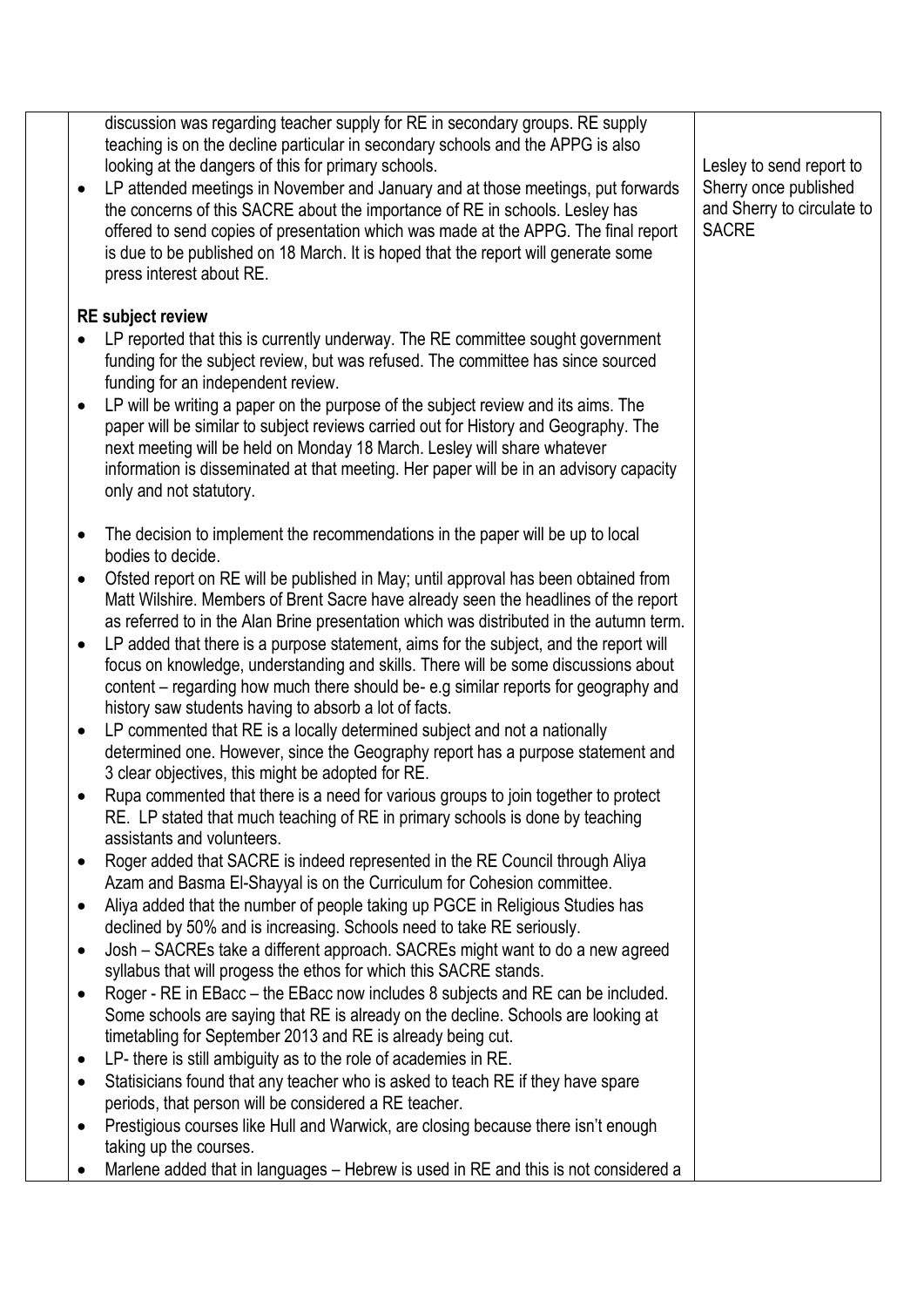|    | modern language; but this is part and parcel of RE in a Jewish school.                                                                                                                                                                                                                                                                                                                                                                                                                                                                                                                                                                                                                                                                                                                                                              |                                                            |
|----|-------------------------------------------------------------------------------------------------------------------------------------------------------------------------------------------------------------------------------------------------------------------------------------------------------------------------------------------------------------------------------------------------------------------------------------------------------------------------------------------------------------------------------------------------------------------------------------------------------------------------------------------------------------------------------------------------------------------------------------------------------------------------------------------------------------------------------------|------------------------------------------------------------|
| 4. | <b>Determinations</b>                                                                                                                                                                                                                                                                                                                                                                                                                                                                                                                                                                                                                                                                                                                                                                                                               |                                                            |
|    | Applications reviewed: WHTC, Byron Court, Kensal Rise, Copland, Mitchell Brook<br>JK read extracts from the model approach.<br>$\bullet$<br>Discussions of determinations:<br>Copland – problem – parents should be consulted via newsletter<br>rather than direct. Misses out main points of the model approach. If<br>school wants to follow a procedure of its own choosing, then SACRE<br>must determine this is one that they would support. Rupa since<br>former HT left, there have been a lot of changes.<br>Discussion continued around the determinations                                                                                                                                                                                                                                                                 |                                                            |
|    | <b>Review of the process</b><br>LP and RB stated that in other SACRE's there are different processes involved. This<br>SACRE discussed the possibility of requiring more pieces of evidence, conducting<br>visits to schools to observe RE in practice, the setting up of a determinations<br>committee to process applications in the future.<br>It was agreed that schools should be sent the model approach in advance of their<br>$\bullet$<br>application so that they can draw reference to the approach in their application for a<br>determination.<br>S. Davies said it was good to see there is such good activity of SACRE with engaging<br>$\bullet$<br>with schools; she added that there needs to be a consistency of the process,<br>whatever is agreed. It was agreed that the process requires further discussion. |                                                            |
|    | <b>Decisions:</b><br>Graham Marriner (Group B) has voted against granting all 5 determinations.<br>$\bullet$<br>Rupa Monerwela has voted against Copland's application.<br>$\bullet$<br>It was decided that the letter which goes out to schools be revisited and amended to<br>$\bullet$<br>highlight any concerns.<br>Determinations were subsequently granted.<br>$\bullet$<br><b>NOTE:</b><br>Post-meeting: There were further queries arising from Josh; and following<br>discussions with Roger and Lesley, the Clerk was asked to hold on sending out<br>letters of confirmation pending further discussion.                                                                                                                                                                                                                 |                                                            |
| 5. | <b>Information items</b>                                                                                                                                                                                                                                                                                                                                                                                                                                                                                                                                                                                                                                                                                                                                                                                                            |                                                            |
|    | Support for SACRE from April 1st 2013<br>Stephen McMullan confirmed that support for SACRE will continue as usual from<br>Services to Schools – including the budget and support from the Clerk.<br>The Clerk was commended for her high level of support, professionalism and<br>$\bullet$<br>attention to detail in her duties. All members wanted their agreement recorded in the<br>minutes.<br>NASCARE AGM - 23 May 2013<br>Taking place in Birmingham this year.<br>Basma is interested in attending.<br>$\bullet$                                                                                                                                                                                                                                                                                                            | SS to confirm whether<br>SACRE will cover travel<br>costs. |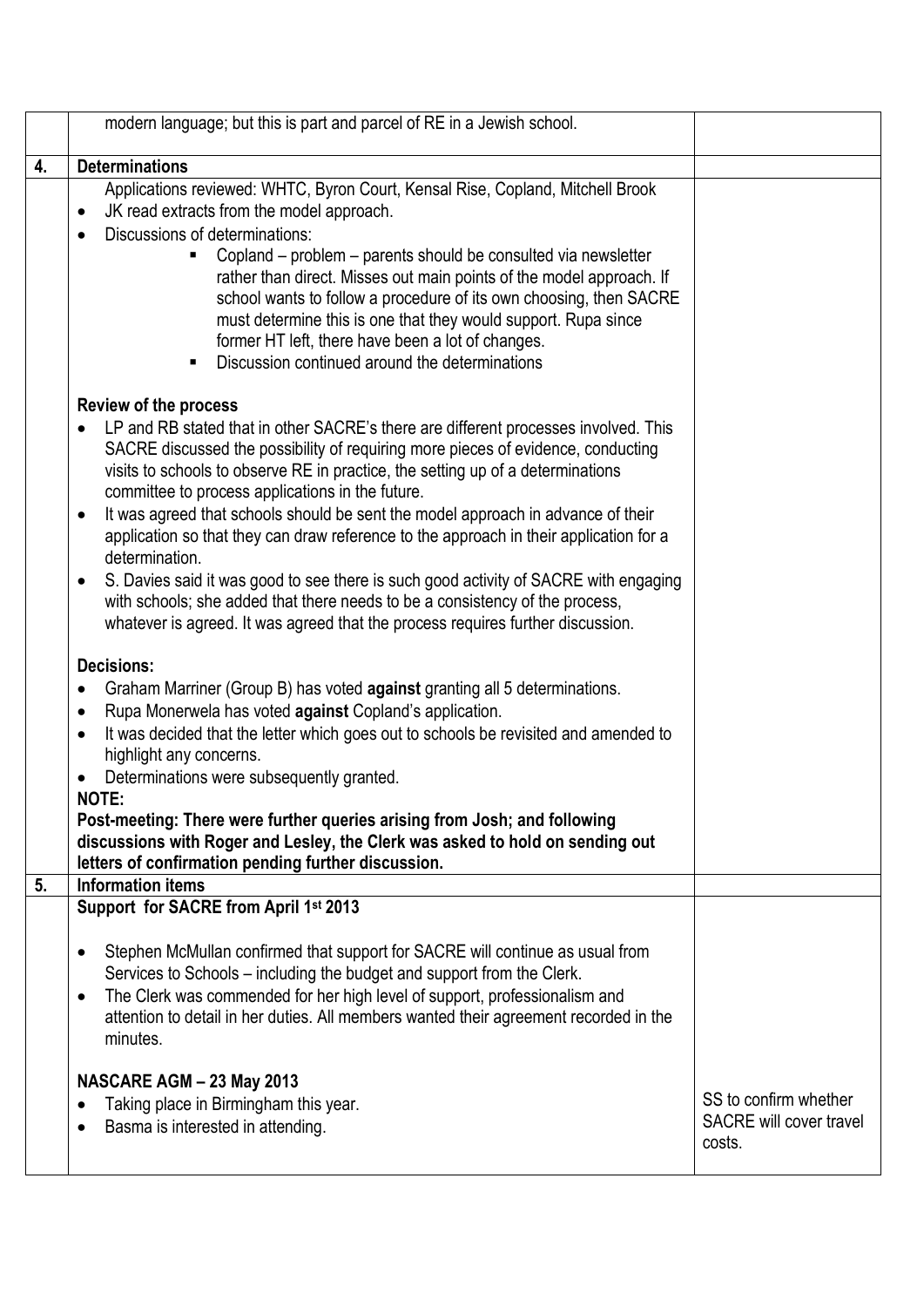| 6. | Election of chair and vice chair                                                                                                                                                                                                                                                                                                                                                                                                                                           |
|----|----------------------------------------------------------------------------------------------------------------------------------------------------------------------------------------------------------------------------------------------------------------------------------------------------------------------------------------------------------------------------------------------------------------------------------------------------------------------------|
|    | <b>Candidates:</b>                                                                                                                                                                                                                                                                                                                                                                                                                                                         |
|    | Chair - Josh Kutchinksy - uncontested - no objections - Confirmed as Chair                                                                                                                                                                                                                                                                                                                                                                                                 |
|    | Vice Chair - Alan Henness - 3 votes<br>Kishan Devani - 3 votes<br>Basma El-Shayyal - 5 votes - NEW VICE- CHAIR                                                                                                                                                                                                                                                                                                                                                             |
|    | Votes for Vice-Chair were counted by the Clerk and verified by the Chair<br>$\bullet$                                                                                                                                                                                                                                                                                                                                                                                      |
| 7. | <b>AOB</b><br>Aliya informed SACRE about a fund-raising walk being hosted by the Al-Khoei<br>$\bullet$<br>Foundation. All invited to participate.<br>Marlene conducted RE talk at Barham Primary – very successful<br>$\bullet$<br>Basma visited Our Lady of Lourdes RC to speak about Islam – went very well<br>$\bullet$<br>Deva visited 2 schools (Salusbury Primary and St Joseph's Junior) to speak on<br>$\bullet$<br>Diwali and Lord Ganesh - also very successful. |
|    | Date of next meeting: Wednesday 19 June 2013 (Centre for Staff Development)<br>Dates for 2013-14:<br>Venue: new civic centre meeting rooms- dates to be advised. Possibly move to Tuesdays<br>or Thursdays.                                                                                                                                                                                                                                                                |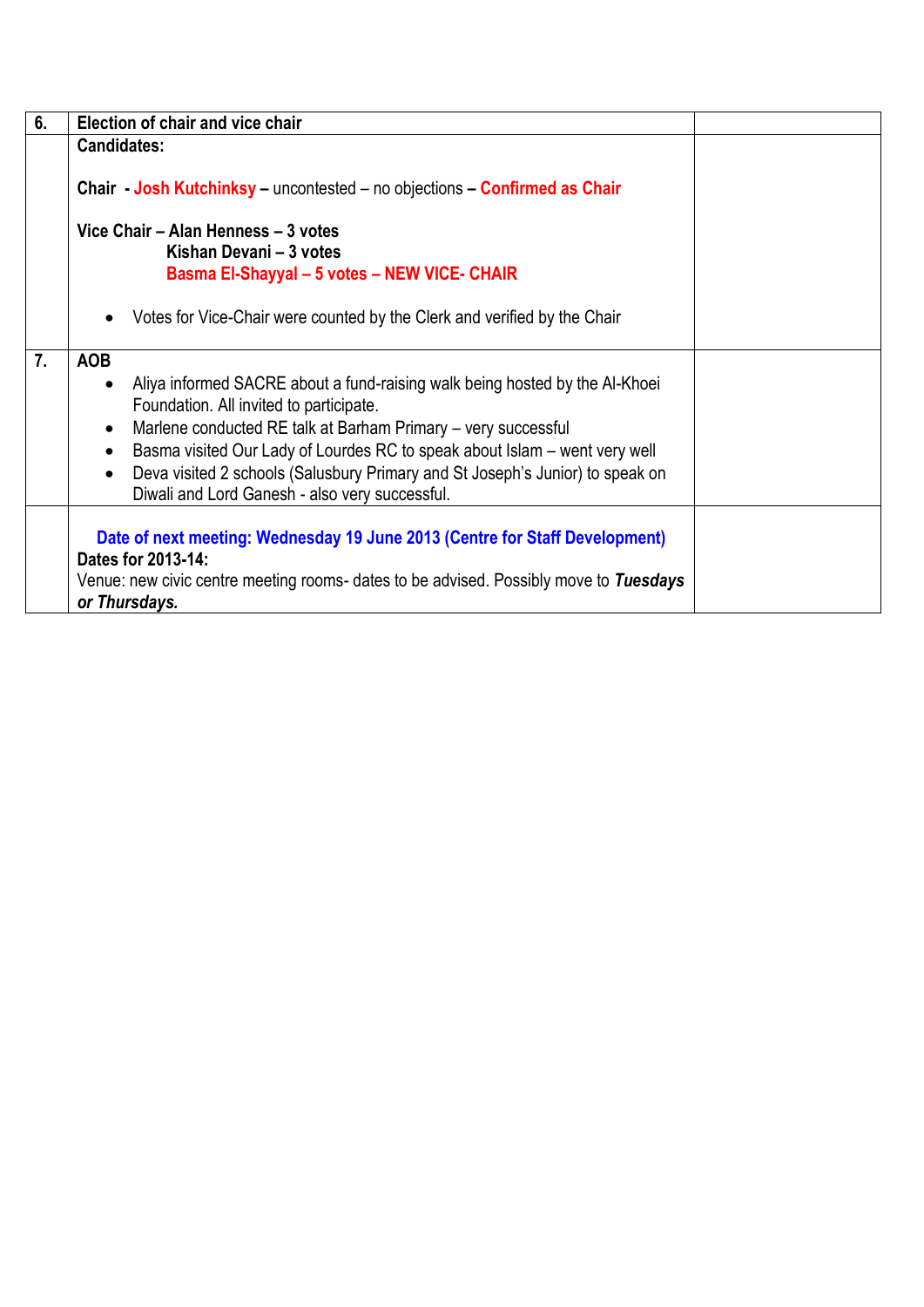# **MEETING OF BRENT SACRE**

#### Wednesday 19<sup>th</sup> June 2013 *4:30pm – 6:00pm (refreshments from 4:00pm) Venue: Centre for Staff Development*

#### **AGENDA**

| 1.               | $4:25-4:30$   | Welcome/ apologies                                                                                                                           | JK           |
|------------------|---------------|----------------------------------------------------------------------------------------------------------------------------------------------|--------------|
| 2.               | $4:30 - 4:40$ | Minutes of last meeting (13.03.13) and matters arising                                                                                       | all          |
| 3 <sub>1</sub>   | $4:40 - 5:20$ | Determinations:<br>Ratify determinations made by last (inquorate) meeting<br>İ.<br>Discuss proposals for new determinations procedure<br>ii. | all          |
| $\overline{4}$ . | $5:20 - 5:40$ | <b>RE</b> review:<br>Report on progress with the RE review<br>ı.<br>Consultation document (draft) – purpose, aims and content<br>ii.         | RB and<br>LP |
| 5 <sub>1</sub>   | $5:40 - 5:50$ | Report from NASACRE AGM                                                                                                                      | <b>LP</b>    |
| 6.               | $5:50 - 5:55$ | SACRE support and collective worship during the next school year                                                                             | <b>SM</b>    |
| 7 <sub>1</sub>   | $5:55 - 6:00$ | Dates of meetings for 2013-14                                                                                                                | SS           |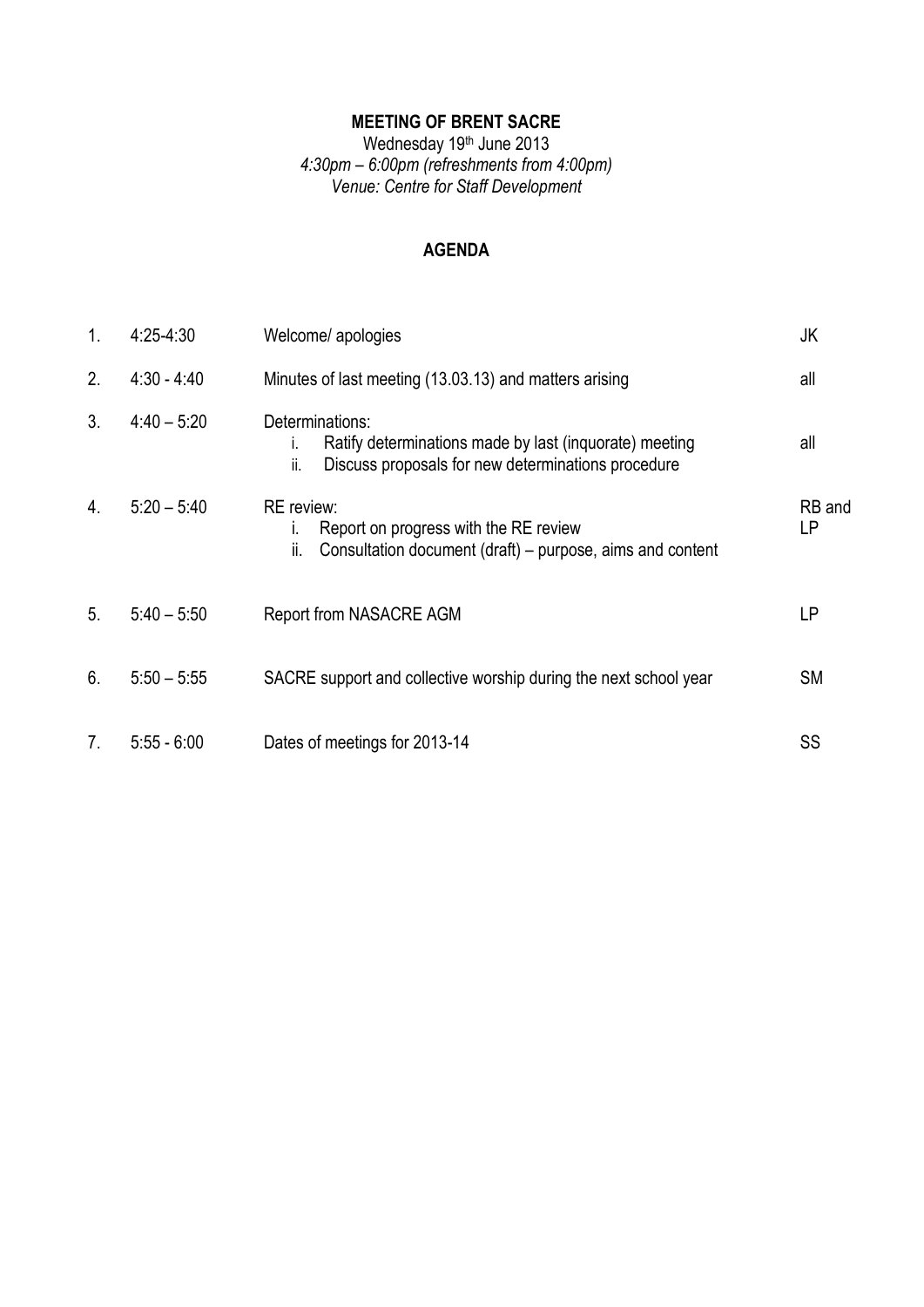## **MINUTES OF MEETING OF BRENT SACRE Wednesday 19th June 2013**

# **Attendees**

| <b>GROUP A</b> | Alan Henness, Basma El Shayyal (chair), Deva Samaroo, Alan Henness, Aliya Azam |
|----------------|--------------------------------------------------------------------------------|
| <b>GROUP B</b> | <b>Graham Marriner</b>                                                         |
| <b>GROUP C</b> |                                                                                |
| <b>GROUP D</b> | <b>Cllr Shafique Choudhary</b>                                                 |
| <b>Others</b>  | Roger Butler, Lesley Prior, Sherry-Ann Sorzano(minutes),                       |

# **Apologies**

Cllr Bhagwanji Chohan, Josh Kutchinsky *(chair),* Rupa Monerwala Manhar Mehta, Marlene Knepler, Kamal Persaud, Sian Davies, Rev. Margaret Engler

| 1. | <b>Welcome / Apologies</b>                                                                        | <b>Action</b>             |
|----|---------------------------------------------------------------------------------------------------|---------------------------|
|    | Basma welcomed all present.                                                                       |                           |
|    | Apologies given as listed above.                                                                  |                           |
| 2. | Minutes of the last meeting and matters arising                                                   |                           |
|    | No amendments. Minutes confirmed.<br>$\bullet$                                                    |                           |
|    | Correction - Alan Brine has to rewrite sections of the report.                                    |                           |
| 3. | <b>Determinations</b>                                                                             |                           |
|    | Meeting inquorate – decisions were not taken on determinations.<br>$\bullet$                      | SS to email all members   |
|    | Copies of determination applications given to all present<br>$\bullet$                            | to request a vote for     |
|    | It was decided that determinations will be emailed to all members<br>$\bullet$                    | determinations via email. |
|    | Members to raise any issues and agree any determinations by email.<br>$\bullet$                   |                           |
|    | Decisions to be determined by a majority vote.<br>$\bullet$                                       |                           |
|    | Process to be discussed at next fully quorate meeting.<br>$\bullet$                               |                           |
|    | Graham Marriner registered a vote against all determinations on behalf of Group B.<br>$\bullet$   |                           |
|    | LP stated that the diocese has informed her with regard to the Church of England the<br>$\bullet$ |                           |
|    | view is determinations can be voted in favour provided that the applications are in               |                           |
|    | compliance with agreed procedures - schools should consult with governors and                     |                           |
|    | parents; if these groups are supportive, then determinations may be granted.                      | Members to advise as to   |
|    | Proposal as part of the new process that SACRE members conduct visits to schools<br>$\bullet$     | whether any one is        |
|    | to observe at least one act of collective worship before granting a determination.                | willing to conduct visits |
|    |                                                                                                   | to schools on behalf of   |
|    |                                                                                                   | SACRE; but at their own   |
|    |                                                                                                   | expense.                  |
|    |                                                                                                   |                           |
|    |                                                                                                   |                           |
| 4. | <b>RE</b> review                                                                                  |                           |
|    | LP informed the meeting that the RE council received charitable funding to conduct a<br>$\bullet$ |                           |
|    | review of RE. LP has been elected as part of the group to conduct the review. The                 |                           |
|    | report has been written and submitted.                                                            |                           |
|    | Report is available for consultation; comments to be emailed. LP distributed copies<br>$\bullet$  |                           |
|    | and asked SACRE to submit any comments.                                                           |                           |